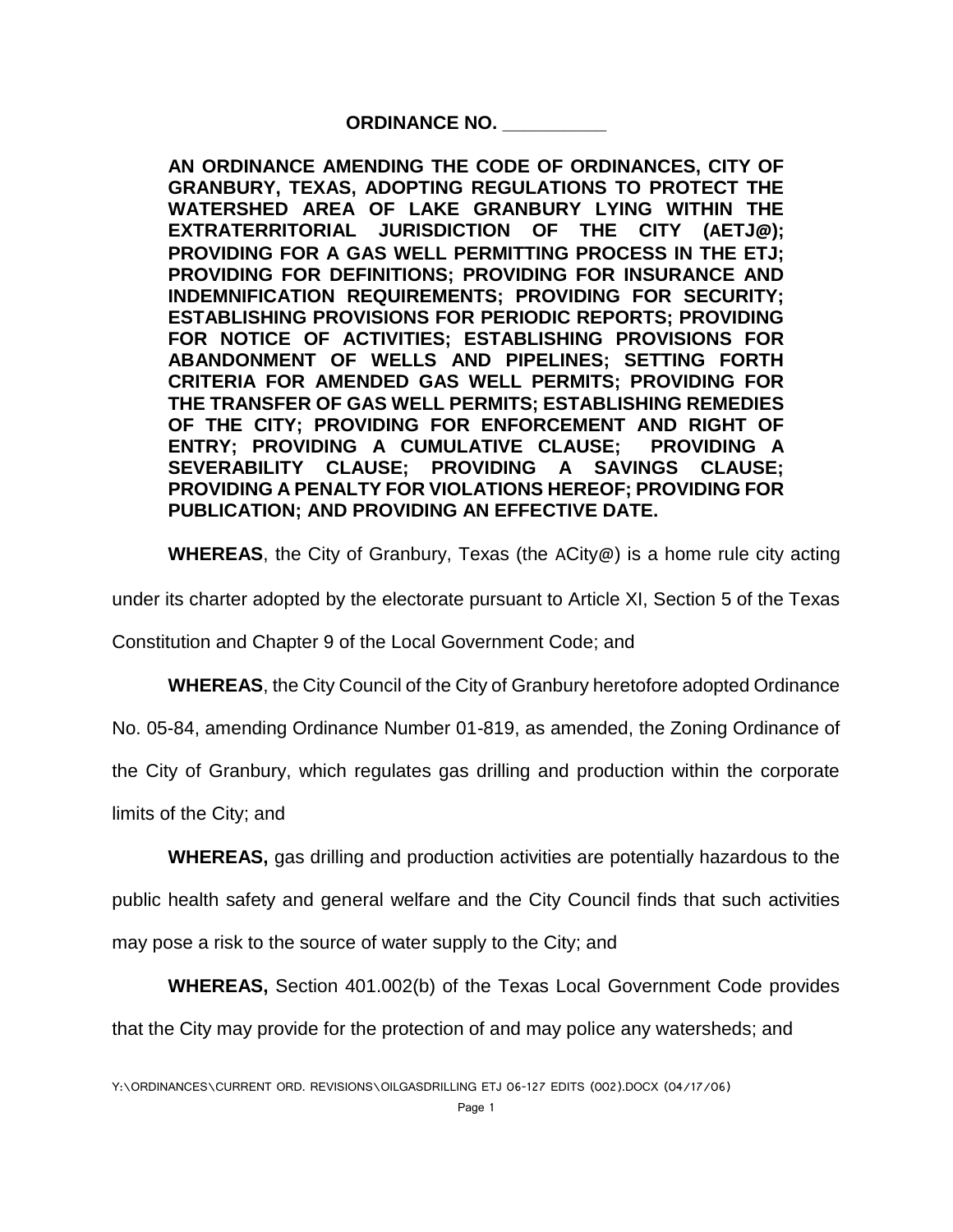**WHEREAS,** the Texas Legislature has found, pursuant to Section 231.221 of the Texas Local Government Code, that all of Hood County is located within the watershed that drains into Lake Granbury and the Brazos River; and

**WHEREAS**, in order to protect the watershed that drains into Lake Granbury and pursuant to the authority set forth in Section 401.002 of the Texas Local Government Code, the City Council now deems it necessary to enact comprehensive provisions governing the operation and impact of oil and gas wells within the City=s Extraterritorial Jurisdiction; and

**WHEREAS,** the City Council desires to enact the regulations set forth herein to protect the public health, safety and general welfare.

# **NOW, THEREFORE, BE IT ORDAINED BY THE CITY COUNCIL OF THE CITY OF GRANBURY, TEXAS:**

### **SECTION 1.**

That the Code of Ordinances, City of Granbury, Texas is hereby amended by

amending Chapter 13 to add a new Article 13.16, which shall read as follows:

Amended by Ordinance 18-82, December 4,2018

### **Article 13.16 WATERSHED PROTECTION; GAS WELL DRILLING & PRODUCTION IN ETJ**

#### **Sec. 13.16.001 Purpose and intent**

The Texas Legislature has found, pursuant to Section 231.221 of the Texas Local Government Code, that all of Hood County is located within the watershed that drains into Lake Granbury and the Brazos River. In order to protect the watershed that drains into Lake Granbury and pursuant to the authority set forth in Section 401.002 of the Texas Local Government Code, the City Council deems it necessary to regulate the operation and impact of oil and gas wells within the City=s Extraterritorial Jurisdiction. It is hereby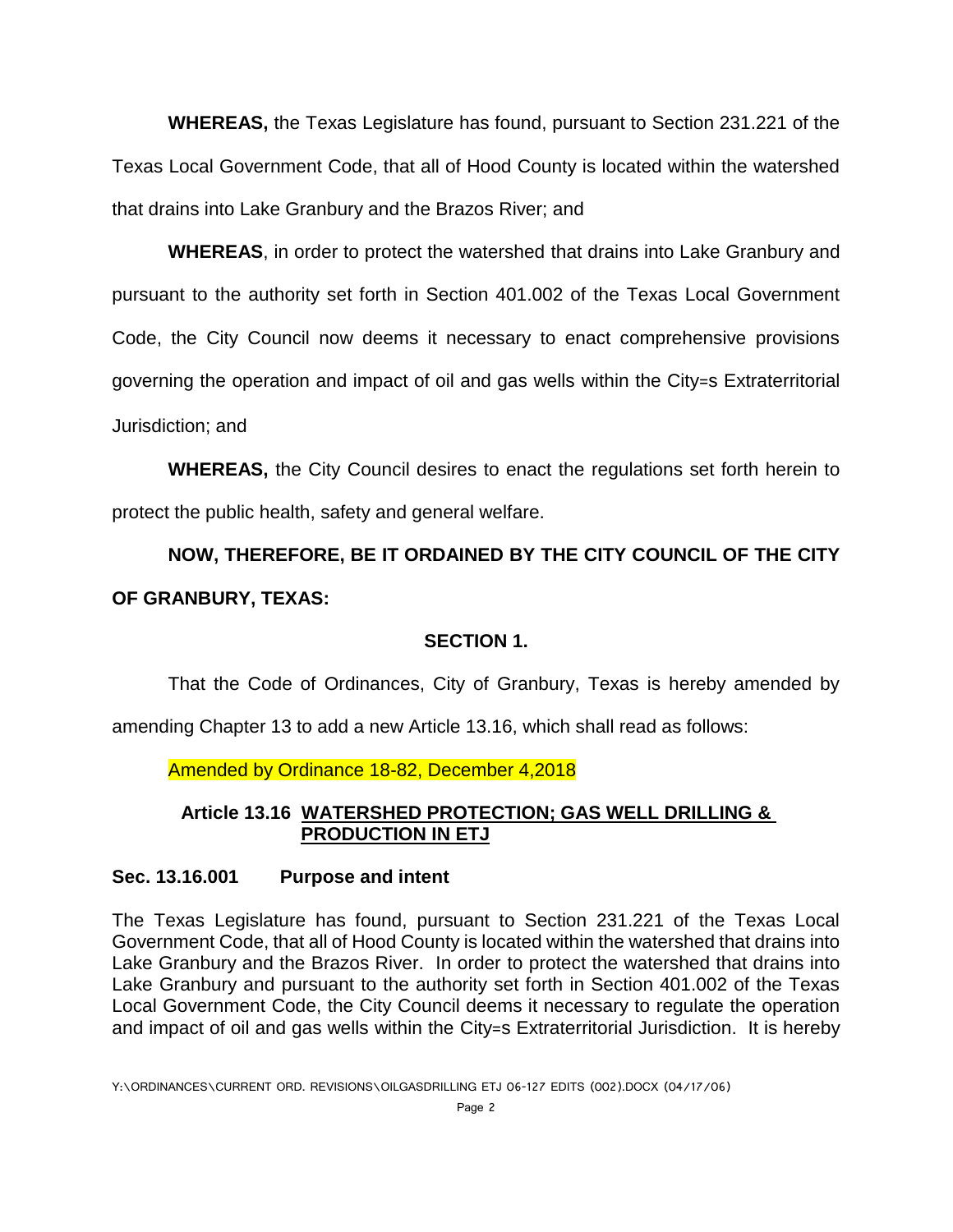declared to be the purpose of this Article to establish reasonable and uniform limitations, safeguards and regulations for operations related to the exploring, drilling, developing, producing, transporting and storing of gas, hydrocarbons and other substances produced in association therewith within the City=s Extraterritorial Jurisdiction in order to protect the health, safety and general welfare of the public, minimize the potential impact to the watershed of Lake Granbury and protect the quality of the environment.

#### **Sec. 13.16.002 Definitions**

*Definitions*. All technical industry words or phrases related to the drilling and production of gas wells not specifically defined shall have the meanings customarily attributable thereto by prudent operators in the industry. For the purposes of this Article, the following definitions shall apply unless the context clearly indicates or requires a different meaning.

*Abandonment*. AAbandonment@ as defined by the Railroad Commission and includes the plugging of the well and restoration of the drill site as required by this Article.

*Applicant*. A person to whom a permit or certificate for the drilling, operation and production of a well, or the installation or operation of a pipeline, is issued under this Article, including, but not limited to, his or her heirs, legal representatives, successors or assigns.

*Drill Site*. The area used for drilling, completing, or re-working a well.

*Drilling.* Any digging or boring of a new well to develop or produce gas or to inject gas, water, or any other fluid or substance into the earth. Drilling means and includes the re-entry of an abandoned well. Drilling does not mean or include the re-entry of a well that has not been abandoned.

*Environmentally Sensitive Area*. An area under the jurisdiction of the U.S. Army Corps of Engineers where scientific, ecological, cultural or aesthetic features have been identified by the Corps of Engineers.

*Exploration.* Geologic or geophysical activities, including, but not limited to, surveying and seismic exploration, related to the search for gas or other sub-surface hydrocarbons.

*Gas.* Gas or natural gas, as such terms are used in the rules, regulations, or forms of the Railroad Commission.

*Gas Well.* Any Well drilled for the production of gas or classified as a gas well by the Texas Natural Resources Code or the Railroad Commission.

*Gas Well Permit.* A permit applied for and issued or denied pursuant to this Article authorizing the drilling, production, and operation of one or more gas wells.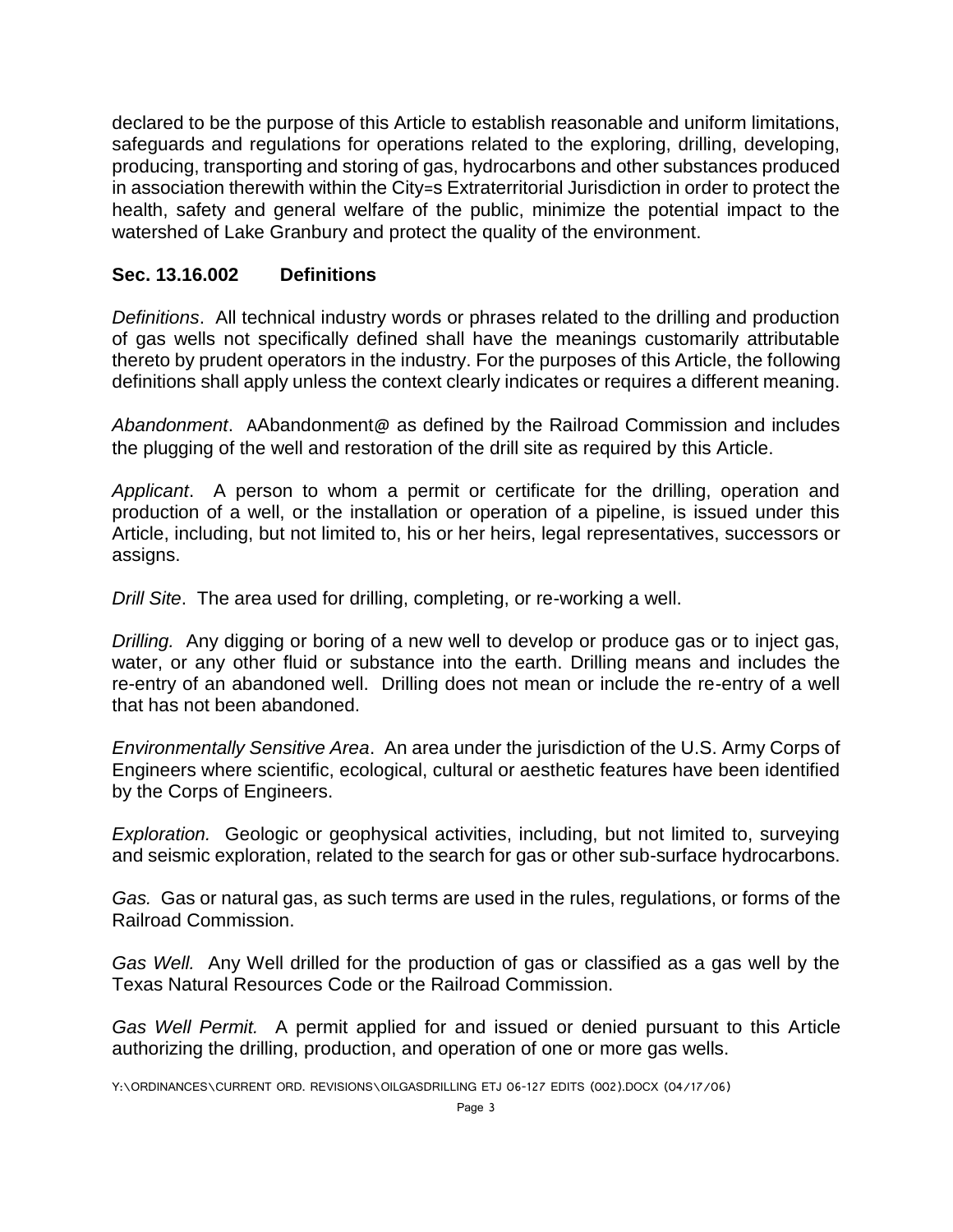*Gathering Station*. The site where the gathering lines for all the wells converge.

*Hazardous Materials Management Plan*. The hazardous materials management plan and hazardous materials inventory statements required by the Fire Code.

*Inspector.* An independent qualified gas consultant familiar with and educated in the gas industry who has been retained by the City.

*New Well*. A new well bore or new hole established at the ground surface and shall not include the re-working of an existing well that has not been abandoned unless the re-working involves drilling to a deeper total depth.

*Operation Site*. The area used for development and production of gas and all related operational activities after drilling activities are complete.

*Operator*. For each well, the person listed on the Railroad Commission Form W-1 or Form P-4 for a gas well, that is, or will be, actually in charge and in control of drilling, maintaining, operating, pumping or controlling any well including, without limitation, a unit operator. If the operator, as defined herein, for any gas well is not the lessee of any premises affected by the provisions of this Article, then such lessee shall also be deemed to be an operator. In the event that there is no gas lease relating to any premises affected by this Article, the owner of the fee mineral estate in the premises shall be deemed the operator.

*Pipeline Easement Map*. A map indicating all gathering line easements. The easements must be located separately from other utility easements.

*Railroad Commission*. The Railroad Commission of Texas.

*Watershed*. The area consisting of the Extraterritorial Jurisdiction of the City of Granbury, all of which constitutes the watershed that drains into Lake Granbury.

*Well*. A hole or bore to any horizon, formation, or strata for the purpose of producing gas or other hydrocarbons.

### **Sec. 13.16.003 Gas well permit required**

(a) No person shall engage in the drilling and production of gas wells within the City=s Extraterritorial Jurisdiction without first obtaining a gas well permit.

(b) A single (blanket) gas well permit may be obtained for multiple wells on the same lot or tract.

Y:\ORDINANCES\CURRENT ORD. REVISIONS\OILGASDRILLING ETJ 06-127 EDITS (002).DOCX (04/17/06)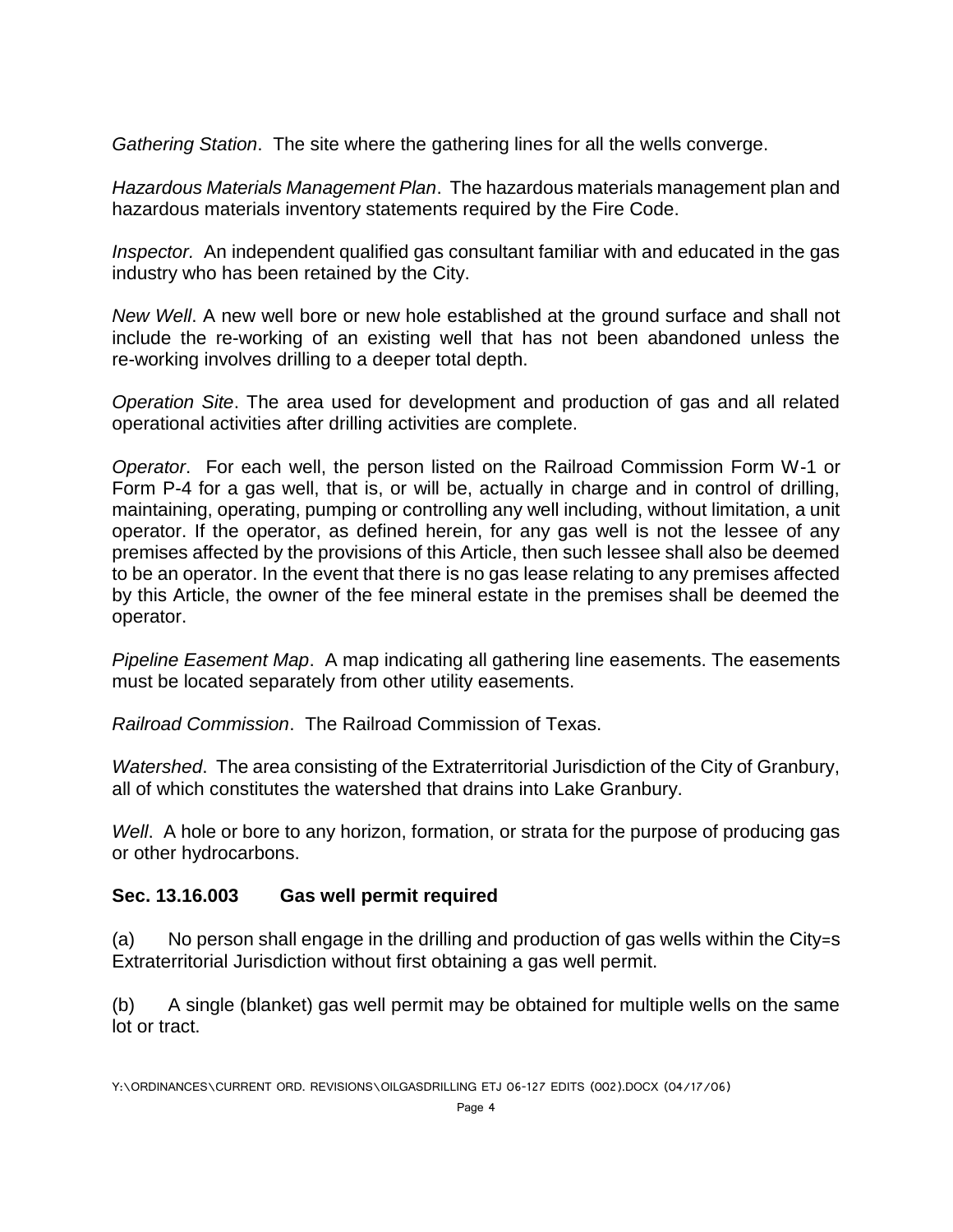(c) When a gas well permit has been issued covering a well, the permit shall constitute authority for the following, so long as conducted in strict accordance with this Article: drilling, operation, production, gathering of production, maintenance, repair, re-working, testing, site preparation consisting of rigs or tank batteries, plugging and abandonment, and any other activity authorized by this Article associated with drilling or production by the operator or its employees, agents, contractors, subcontractors or representatives. A gas well permit shall also constitute authority for the construction and use of all facilities reasonably necessary or convenient in connection therewith, including gathering lines and discharge lines, by the operator or his employees, agents, contractors, subcontractors or representatives, so long as constructed and used in strict accordance with this Article.

(d) An original gas well permit shall not, however, constitute authority for the re-entering and drilling of an abandoned well. Re-entry and drilling of an abandoned well shall require a new gas well permit.

(e) A gas well permit may be issued for any lot, tract, described property, or other parcel of property. The activities as outlined in the gas well permit application shall be contained within the areas described and issued under such permit.

(f) In addition to obtaining a gas well permit and before establishing a drill site and access road, the operator must obtain a grading permit from the City Engineering Department. The grading permit application shall include a storm water pollution prevention plan and a drainage plan unless the City Engineer determines that they are not necessary.

### **Sec. 13.16.004 Application and review of gas well permit**

(a) Applications for gas well permits shall be submitted in writing on forms provided by the City and signed by the operator and shall at a minimum contain the following:

- (1) The total number of wells to be drilled.
- (2) The location of the drill site and a layout of the site showing all related facilities, including, but not limited to, drilling rig, pipe rack, water and sanitary sewer facilities, electrical supply, camper/office trailers, reserve pit, and fracturing pits.
- (3) The location of the operation site and a layout of the site showing all related facilities, including but not limited to wellheads, separators, dehydrators, tank batteries, compressors, and metering stations.
- (4) Size, location and purpose of any shared facilities, including, but not limited to, centralized tank batteries or fracturing pits for multiple wells or drill sites.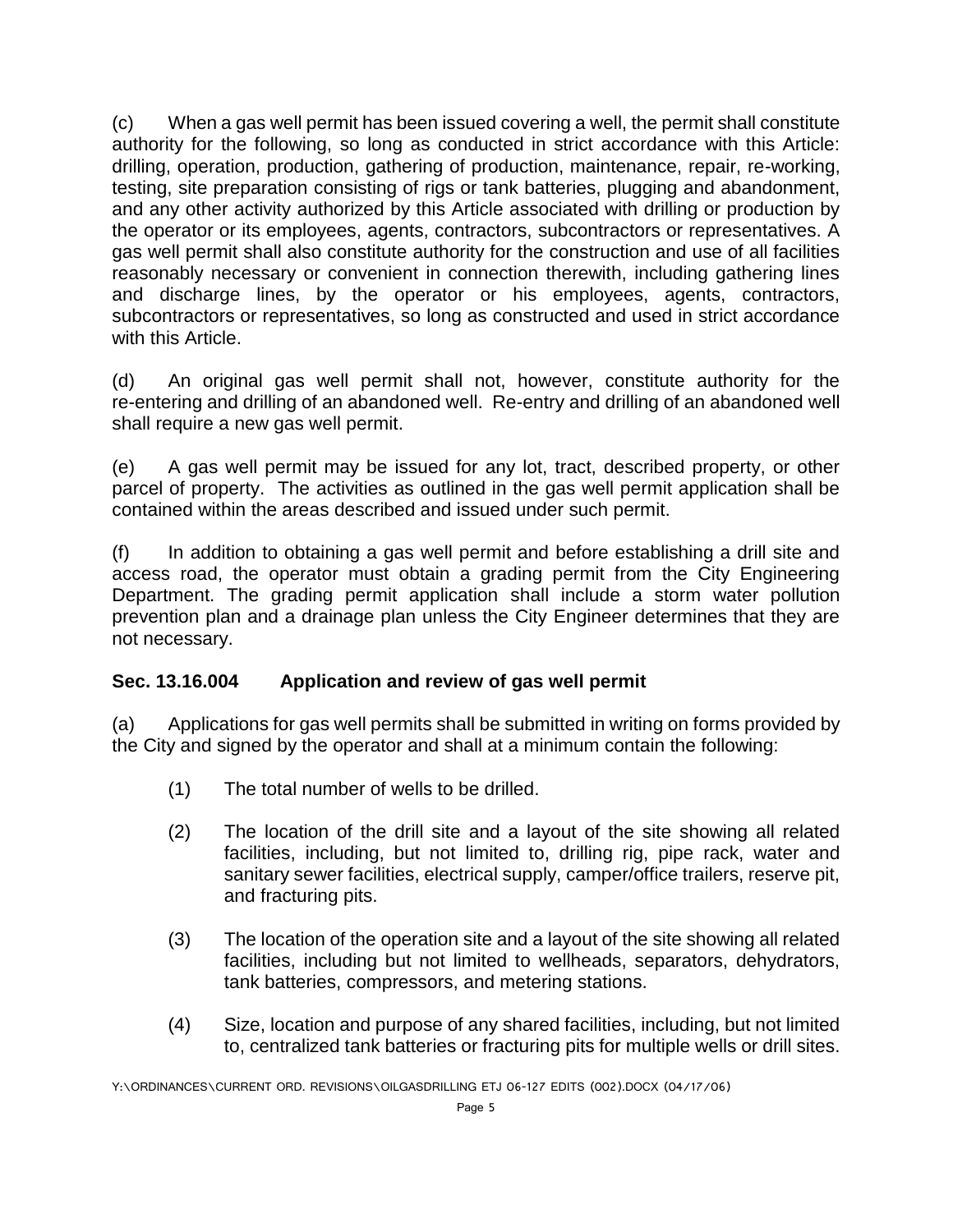- (5) The design, location, and arrangement of all access roads.
- (6) A map of the public streets to be used by truck traffic to the drill site.
- (7) The location of any floodplain, drainage or flowage easement.
- (8) A Pipeline Easement Map indicating the location of the nearest Gathering Station and the alignment of the pipeline(s) connecting the Operation Site to the Gathering Station.
- (9) A detailed Emergency Response Plan addressing well blow-outs, environmental spillage and other potential catastrophic occurrences. The Emergency Response Plan must also demonstrate the existence and nature of firefighting apparatus and supplies on-site and said Plan must be filed with the City=s Fire Inspector and the County Volunteer Fire Department.
- (10) Such additional information as is reasonably required by the Inspector or City staff to prevent contamination of the watershed.

(b) Applications for gas well permits shall be filed with the Community Development Department. The following fees shall be charged for each application:

- (1) an administration fee of Five Hundred Dollars (\$500), and
- (2) an inspection fee of Five Thousand Dollars (\$5,000) for each well covered by the permit.

The administration fee is not refundable regardless of the outcome of the application. Incomplete applications shall be returned to the applicant. The City shall return any application as incomplete if there is a dispute pending before the Railroad Commission regarding the determination of the operator.

(c) No gas well permit shall be issued if the proposed activities are not in conformance with this Article.

(d) A decision to deny an application for a gas well permit shall be provided to the operator in writing, including the reason for the decision. The operator may appeal any such denial to the City Council.

(e) If an application for a gas well permit is denied, nothing herein shall prevent a new application from being submitted to the City for the same well. A new application fee shall accompany each new application.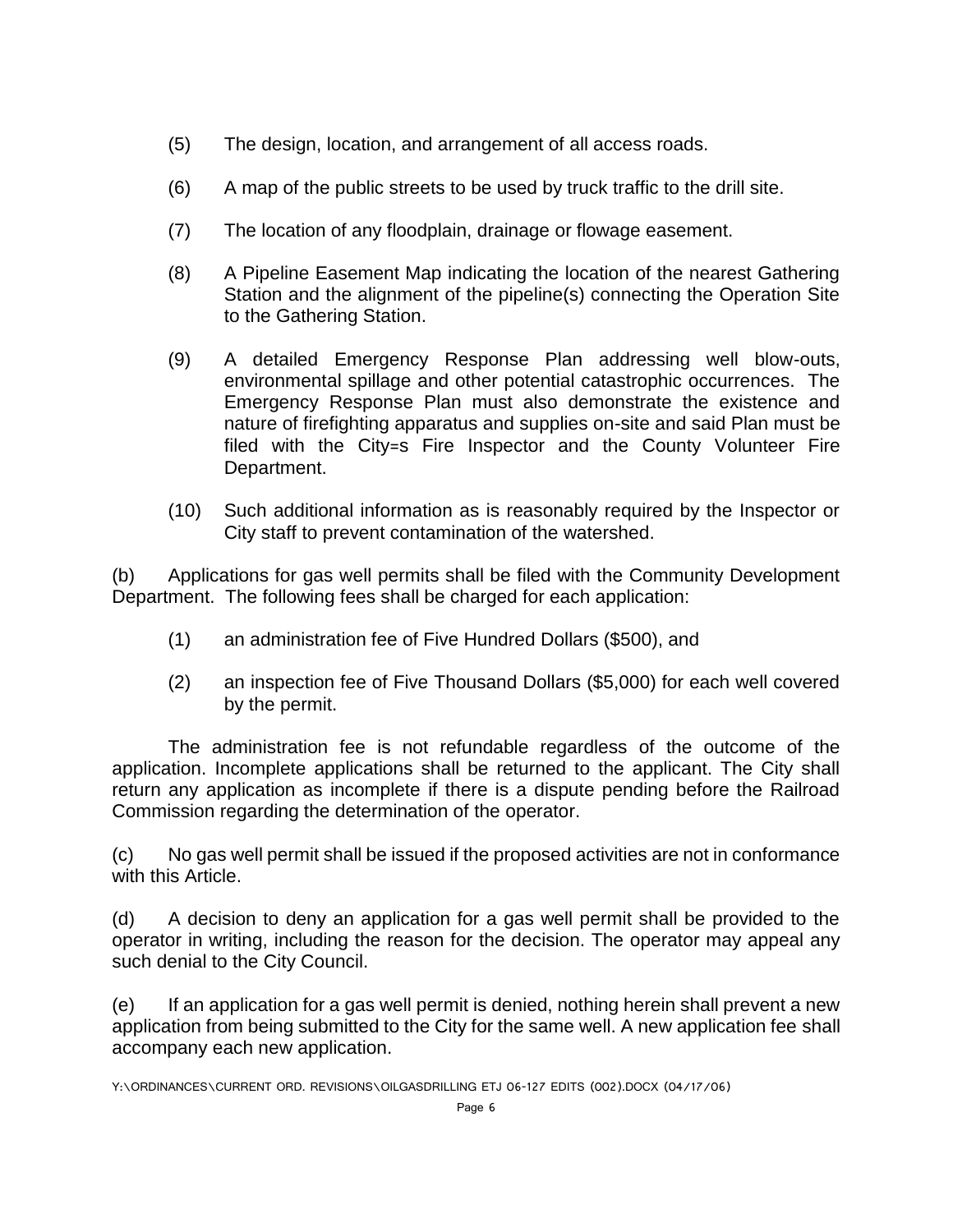#### **Sec. 13.16.005 Insurance and indemnification**

The operator shall provide or cause to be provided the insurance described below for each well for which a gas well permit is issued, such insurance to continue until the well is abandoned and accepted by the City as having been restored. The operator may provide the required coverage on a Ablanket@ basis for multiple wells if the site of each well is sufficiently identified, the limits of coverage are sufficient as determined by the City within its sole discretion, and the blanket policy is otherwise approved by the City. The operator must provide to the City sufficient documentation that the Operator=s insurance complies with the requirements of this section before the issuance of the gas well permit.

- (1) General Requirements: Indemnification and Express Negligence Provisions
	- (A) Each gas well permit issued by the City shall include the following language and regardless of whether such language is actually included in the gas well permit it shall be deemed to be included therein: OPERATOR DOES HEREBY EXPRESSLY AND IRREVOCABLY RELEASE AND DISCHARGE ALL CLAIMS, DEMANDS, ACTIONS, JUDGMENTS, AND EXECUTIONS OF ANY AND ALL KINDS WHICH IT OR ITS SUCCESSORS OR ASSIGNS EVER HAD, OR NOW HAS OR MAY HAVE, OR CLAIMS TO HAVE, AGAINST THE CITY OF GRANBURY, TEXAS, ITS DEPARTMENTS, AGENTS, OFFICERS, SERVANTS, EMPLOYEES, SPONSORS, OR VOLUNTEERS, THE GAS WELL INSPECTOR, AND EACH OF THEIR RESPECTIVE HEIRS, PERSONAL REPRESENTATIVES, SUCCESSORS, AND ASSIGNS (THE CITY OF GRANBURY, TEXAS AND ALL OTHER FOREGOING PARTIES BEING HEREIN REFERRED TO COLLECTIVELY AS THE AINDEMNIFIED PARTIES@) CREATED BY OR ARISING OUT OF PERSONAL INJURIES, KNOWN OR UNKNOWN, OR INJURIES TO PROPERTY, REAL OR PERSONAL, OR IN ANY WAY INCIDENTAL TO OR IN CONNECTION WITH THE PERFORMANCE OF THE WORK PERFORMED BY THE OPERATOR UNDER A GAS WELL PERMIT. OPERATOR AGREES TO FULLY DEFEND, PROTECT, INDEMNIFY, AND HOLD HARMLESS THE INDEMNIFIED PARTIES FROM AND AGAINST EACH AND EVERY CLAIM, DEMAND, OR CAUSE OF ACTION AND ANY AND ALL LIABILITY, DAMAGES, OBLIGATIONS, JUDGMENTS, LOSSES, FINES, PENALTIES, COSTS, FEES, AND EXPENSES INCURRED BY THE INDEMNIFIED PARTIES CAUSED BY OR ARISING OUT OF,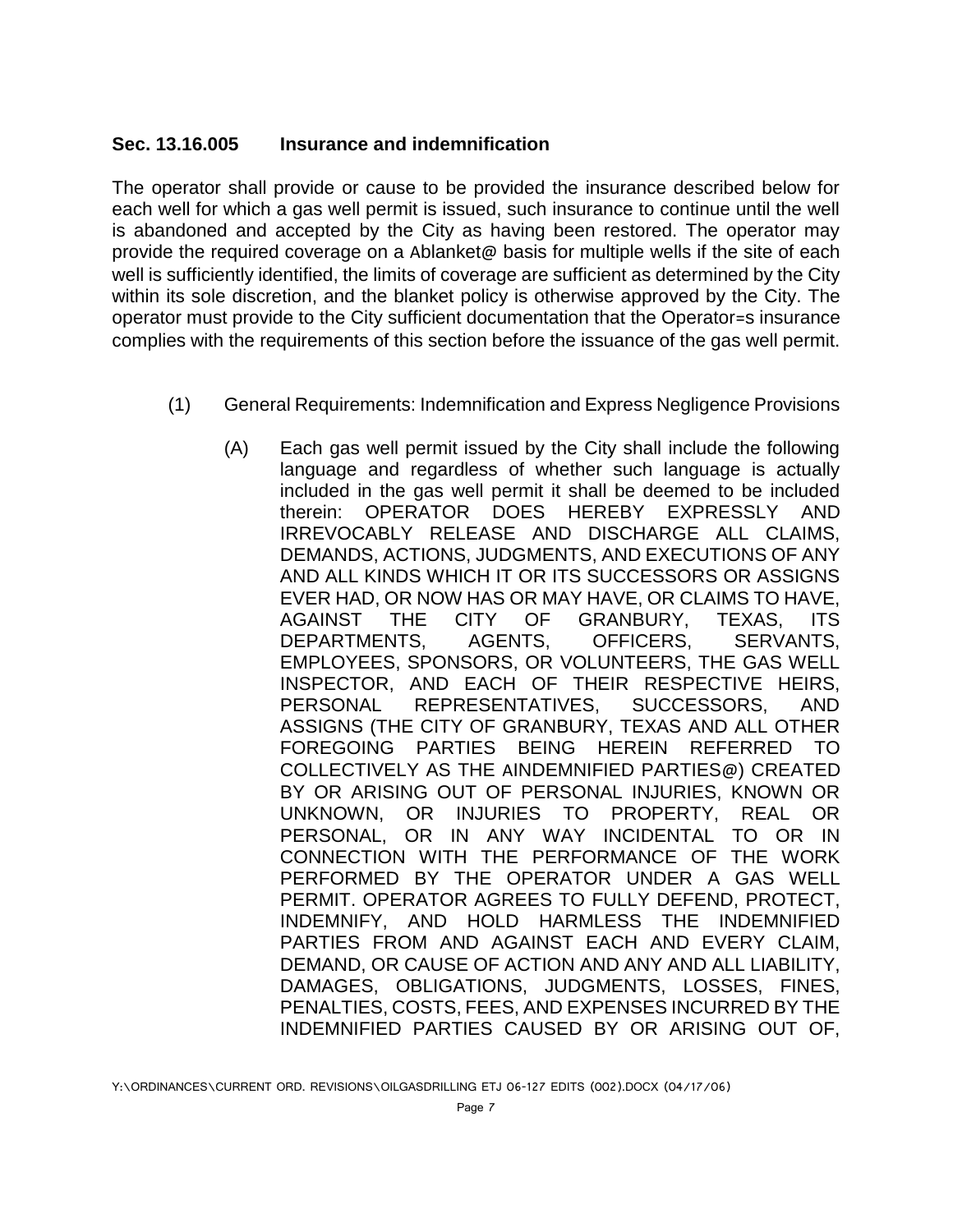INCIDENTAL TO, OR OTHERWISE IN CONNECTION WITH ANY WORK PERFORMED BY OPERATOR UNDER A GAS WELL PERMIT, INCLUDING, WITHOUT LIMITATION, PERSONAL INJURIES AND DEATH IN CONNECTION THEREWITH WHICH MAY BE MADE OR ASSERTED BY OPERATOR, HIS AGENTS, ASSIGNS, OR ANY THIRD PARTIES. OPERATOR AGREES TO FULLY DEFEND, PROTECT, INDEMNIFY, AND HOLD HARMLESS THE INDEMNIFIED PARTIES FROM ANY CLAIMS, LIABILITIES, OR DAMAGES SUFFERED AS A RESULT OF CLAIMS, DEMANDS, COSTS, OR JUDGMENTS AGAINST THE INDEMNIFIED PARTIES, CREATED BY OR ARISING OUT OF THE ACTS OR OMISSIONS OF THE CITY OF GRANBURY OR ANY OF THE OTHER INDEMNIFIED PARTIES, OCCURRING ON THE DRILL SITE OR OPERATION SITE IN THE COURSE AND SCOPE OF INSPECTING AND PERMITTING THE GAS WELLS INCLUDING, BUT NOT LIMITED TO, CLAIMS, LIABILITIES, AND DAMAGES ARISING IN WHOLE OR IN PART FROM THE NEGLIGENCE OF ANY OF THE INDEMNIFIED PARTIES, INCLUDING THE SOLE NEGLIGENCE OF ANY INDEMNIFIED PARTY, OCCURRING ON THE DRILL SITE OR OPERATION SITE IN THE COURSE AND SCOPE OF INSPECTING AND PERMITTING THE GAS WELLS. IT IS UNDERSTOOD AND AGREED THAT THE INDEMNITY PROVIDED FOR IN THIS SECTION IS AN INDEMNITY EXTENDED BY THE OPERATOR TO INDEMNIFY AND PROTECT THE CITY OF GRANBURY, TEXAS AND THE OTHER INDEMNIFIED PARTIES FROM THE CONSEQUENCES OF THE NEGLIGENCE OF ANY OF THE INDEMNIFIED PARTIES, WHETHER THAT NEGLIGENCE IS THE SOLE OR CONTRIBUTING CAUSE OF THE RESULTANT INJURY, DEATH, AND/OR DAMAGE. THE FOREGOING IS NOT INTENDED TO REQUIRE THE OPERATOR TO INDEMNIFY THE INDEMNIFIED PARTIES FROM THE INDEMNIFIED PARTIES' GROSS NEGLIGENCE OR INTENTIONAL HARM, IRRESPECTIVE OF WHETHER THAT GROSS NEGLIGENCE OR INTENTIONAL HARM IS THE SOLE OR CONTRIBUTING CAUSE OF THE RESULTANT INJURY, DEATH, AND/OR DAMAGE.

- (B) All policies shall be endorsed to read AThis policy will not be cancelled or non-renewed without thirty (30) days advanced written notice to the owner and the City of Granbury, Texas, except when this policy is being cancelled for nonpayment of premium, in which case ten (10) days advance written notice is required@.
- (C) Liability policies shall be written by: (i) carriers licensed to do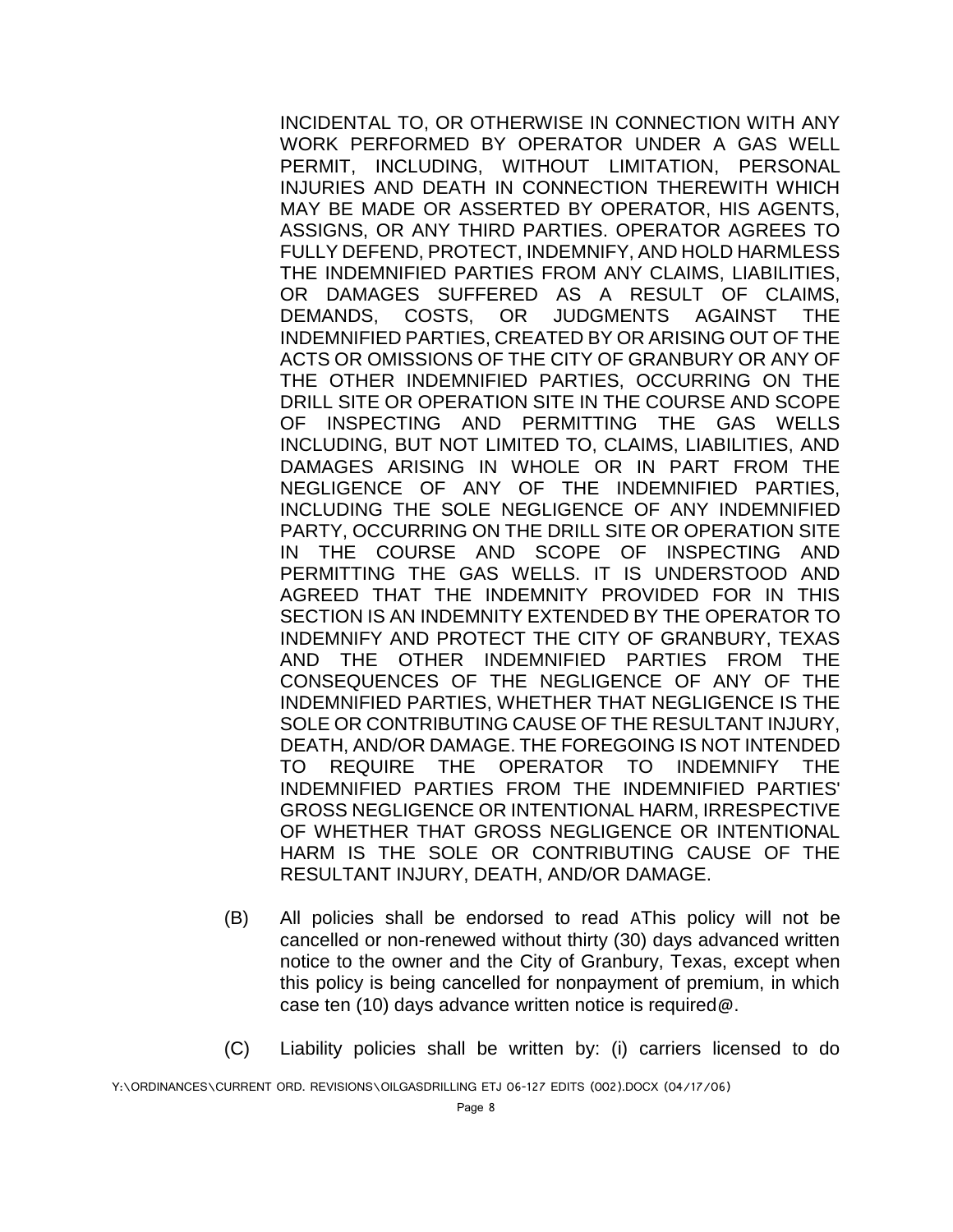business in Texas and with companies with A: VIII or better rating in accordance with the current Best Key Rating Guide, or (ii) non-admitted carriers that have a financial rating comparable to carriers licensed to do business in Texas and which are approved by the City.

- (D) Liability policies shall name as AAdditional Insured@ the City and other Indemnified Parties. Waivers of subrogation shall be provided in favor of all Indemnified Parties.
- (E) Copies of insurance policies must be presented to the City evidencing all coverages and endorsements required by this section before the issuance of the gas well permit, and the acceptance of a policy without the required limits and/or coverages shall not be deemed a waiver of these requirements. The City may, in its sole discretion, accept a certificate of insurance in lieu of a copy of the policy pending the operator=s receipt of the policy. After the issuance of the gas well permit, the City may require the operator to provide a copy of the most current insurance policies for review at any time. An administration fee of \$150 will be charged to cover the cost of such review.
- (F) Claims-made policies shall not be accepted except for excess policies and Environmental Impairment (or Seepage and Pollution) policies.
- (2) Required Insurance Coverage:
	- (A) Commercial or Comprehensive General Liability Insurance:
		- (i) Coverage should be a minimum Combined Single Limit of One Million Dollars (\$1,000,000) per occurrence for Bodily Injury and Property Damage, with a Two Million Dollar (\$2,000,000) annual general aggregate. This coverage must include premises, operations, blowout or explosion, products, completed operations, blanket contractual liability, underground property damage, underground reservoir (or resources) damage, broad form property damage, independent contractors protective liability and personal injury.
		- (ii) Underground Reservoir (or Resources) Damage shall be on an occurrence basis, shall not be limited to sudden and accidental occurrences, shall not have a discovery or

Y:\ORDINANCES\CURRENT ORD. REVISIONS\OILGASDRILLING ETJ 06-127 EDITS (002).DOCX (04/17/06)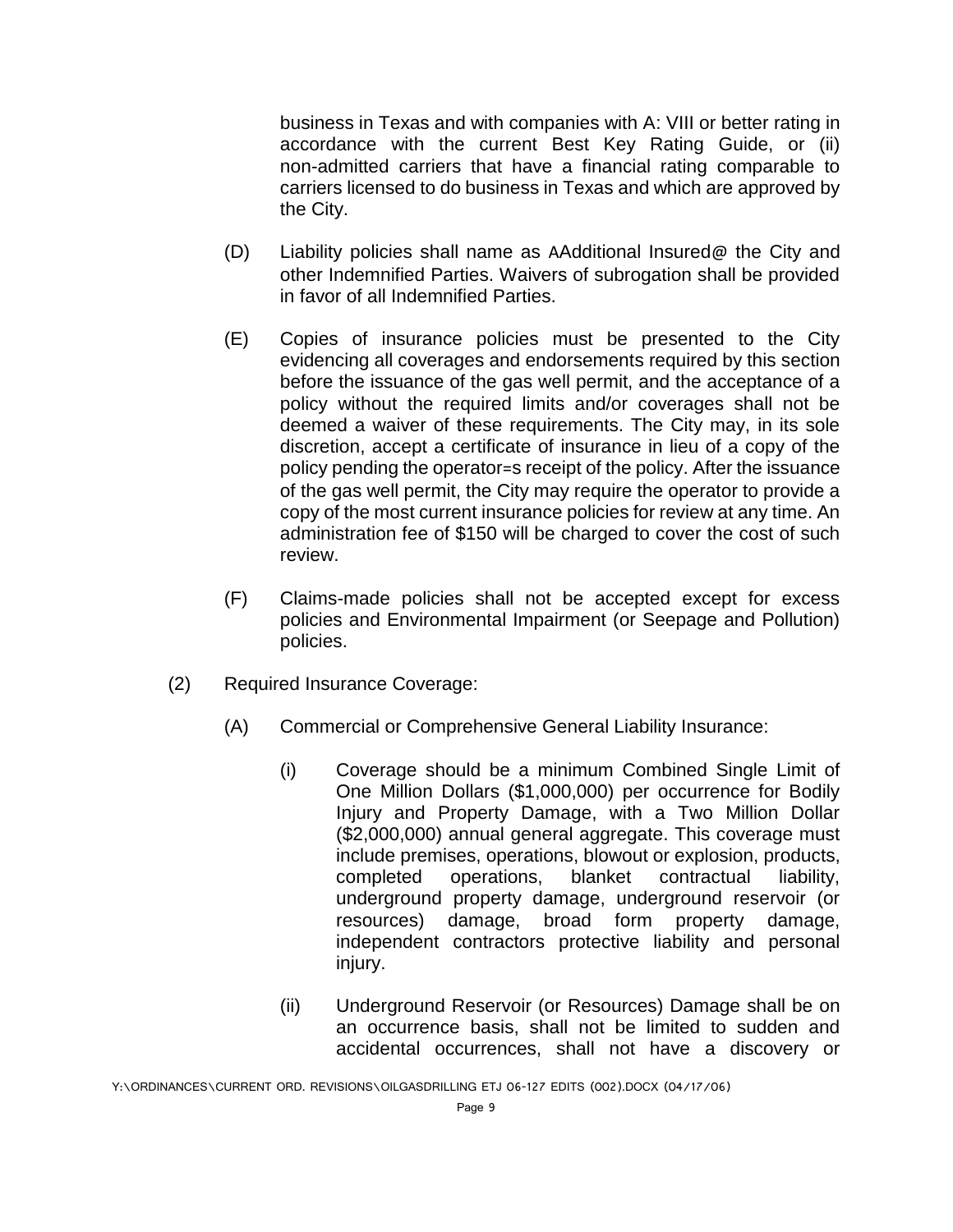reporting limitation and shall not exclude damage to water tables, formation or strata.

- (iii) Environmental Impairment (or Seepage and Pollution) shall be either included in the coverage or written as separate coverage. Such coverage shall not exclude damage to the lease site. If Environmental Impairment (or Seepage and Pollution) Coverage is written on a Aclaims made@ basis, the policy must provide that any retroactive date applicable precedes the effective date of the issuance of the permit. Coverage shall apply to sudden and accidental pollution conditions resulting from the escape or release of smoke, vapors, fumes, acids, alkalis, toxic chemicals, liquids, gases, waste material, or other irritants, contaminants or pollutants. Coverage shall be a minimum combined single limit of One Million Dollars (\$1,000,000), per occurrence. A discovery period for such peril shall not be less that 30 days after the occurrence.
- (B) Automobile Liability Insurance: Minimum Combined Single Limit of One Million Dollars (\$1,000,000) per occurrence for Bodily Injury and Property Damage. Such coverage shall include owned, non-owned, and hired vehicles.
- (C) Worker's Compensation Insurance: In addition to the minimum statutory requirements, coverage shall include Employer's Liability limits of at least One Million Dollars (\$1,000,000) for each accident, One Million Dollars (\$1,000,000) for each employee, and a One Million Dollars (\$1,000,000) policy limit for occupational disease, and the insurer agrees to waive rights of subrogation against any of the Indemnified Parties for any work performed for the City by the operator.
- (D) Excess (or Umbrella) Liability Insurance: Minimum limit of Ten Million Dollars (\$10,000,000) covering in excess of the preceding liability insurance policies.
- (E) Control of Well Insurance:
	- (i) Minimum limit of Ten Million Dollars (\$10,000,000) per occurrence, with a maximum deductible of Two Hundred and Fifty Thousand (\$250,000) per occurrence.
	- (ii) Policy shall cover the cost of controlling a Well that is out of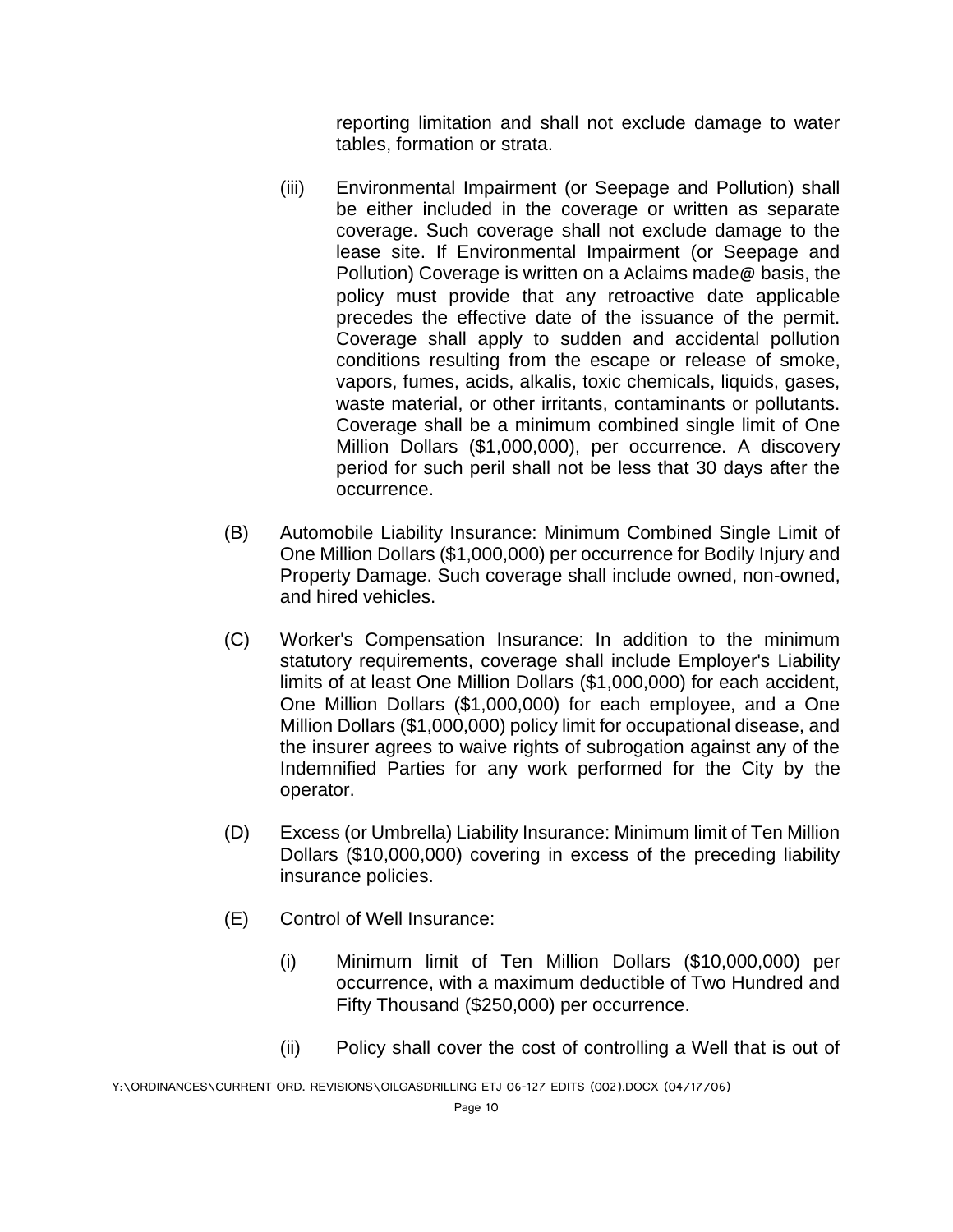control, re-drilling or restoration expenses, and seepage and pollution damage. Damage to property in the operator=s care, custody, and control with a sub-limit of Five Hundred Thousand Dollars (\$500,000) may be added.

(iii) The Control of Well insurance policy shall be endorsed to read AIn the event of a well out of control, no other payments may be made until all pollution claims by the City of Granbury and its citizens have been settled.@

#### **Sec. 13.16.006 Security**

A security instrument that covers each well must be delivered to the City before the issuance of the gas well permit for the well. The instrument must provide that it cannot be cancelled without at least thirty (30) days prior written notice to the City.

- (1) As to each well, the instrument shall secure the obligations of the operator to pay fines and penalties imposed upon the operator by the City for any breach of the gas well permit or to remedy any default under this Article.
- (2) The security instrument may be in the form of an irrevocable letter of credit issued by a bank located in the City of Granbury, Texas and approved by the City or a payment bond issued by a surety approved by the City. The instrument shall run to the City for the benefit of the City, shall become effective on or before the date the gas well permit is issued, and shall remain in force and effect for a period not less than six (6) months after the expiration or termination of the gas well permit or after the well is plugged and abandoned and the site restored.
- (3) A certificate of deposit may be substituted for the letter of credit or payment bond. The certificate shall be issued by a bank located in the City of Granbury, Texas and approved by the City, shall be payable to the order of the City to secure the obligations of the Operator described above, and shall be pledged to the City with evidence of delivery provided to the City and an appropriate control agreement signed by the issuing bank sufficient to perfect the City=s interest in the deposit. Interest on the certificate of deposit shall be payable to the operator.
- (4) The amount of the security shall be One Hundred Thousand Dollars (\$100,000) for any single well and Two Hundred Thousand Dollars (\$200,000) for multiple wells on a Ablanket@ basis under the same gas well permit.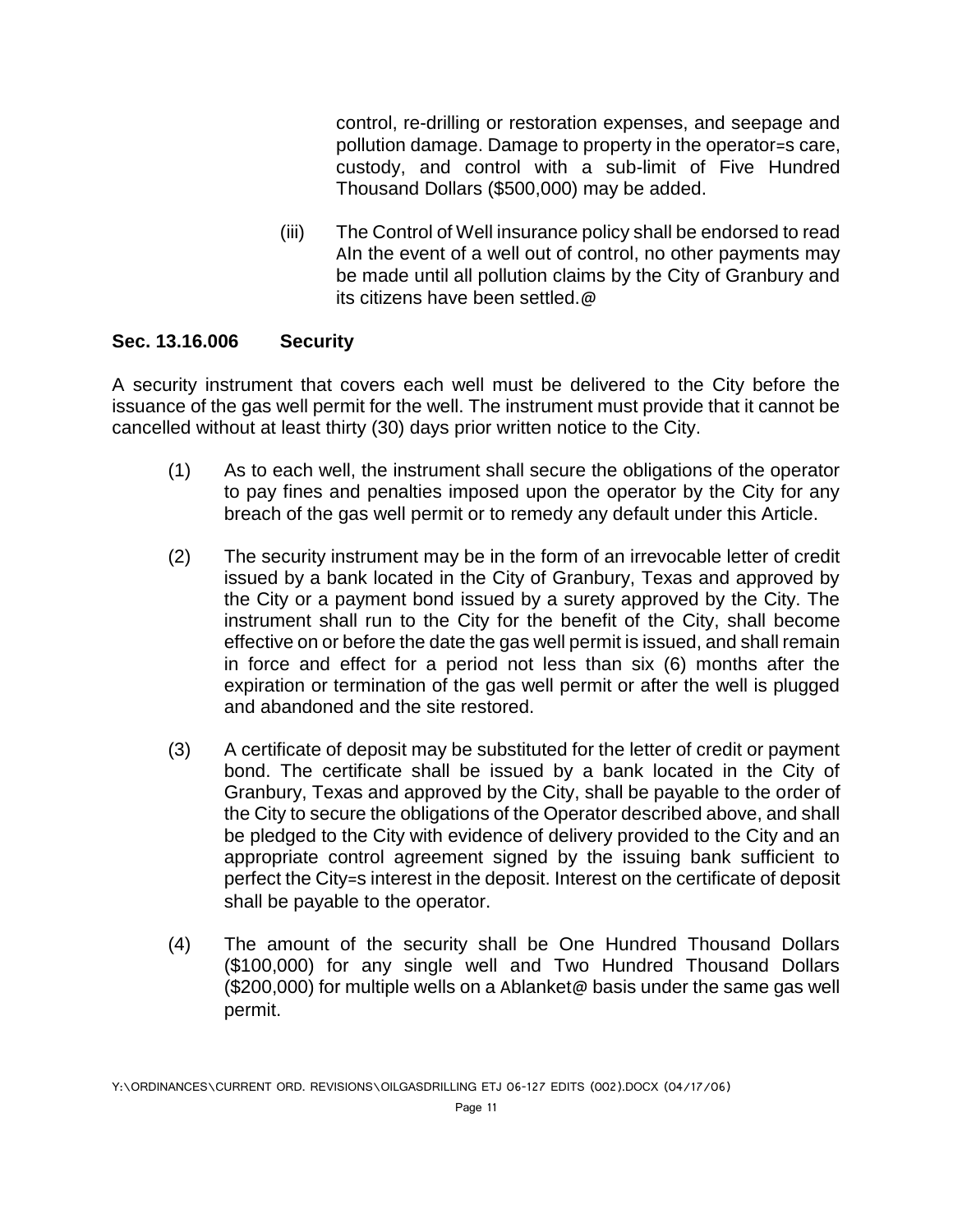(5) The form and substance of the documents evidencing the security instruments described above must be acceptable to the City within its sole discretion.

### **Sec. 13.16.007 Periodic reports**

(a) The Operator shall notify the Community Development Director of any change to the following information within one (1) business day after the change occurs.

- (1) The name, address, or phone number of the operator;
- (2) The name, address, or twenty-four (24) hour phone number of the person(s) with supervisory authority over drilling or operations activities;
- (3) The name, address, or phone number of the person designated to receive notices from the City, which person must be a resident of Texas that can be served in person or by registered or certified mail; or
- (4) The operator=s Emergency Action Response Plan including Adrive-to maps@ from public rights-of-way to each area covered by gas well permit.

(b) The operator shall provide a copy of any Aincident reports@ or written complaints submitted to the Railroad Commission or any other state or federal agency within thirty (30) days after the operator has notice of the existence of such reports or complaints. (c) Beginning on December 31st after each well is completed, and continuing on each

December 31st thereafter until the operator notifies the City that the well has been abandoned and the site restored, the operator shall prepare a written report to the City identifying any changes to the information that was included in the application for the applicable gas well permit that have not been previously reported to the City.

# **Sec. 13.16.008 Amended gas well permits**

(a) An operator must submit an application to the Community Development Department to amend an existing gas well permit, to commence drilling from a new drill site that is not shown on (or incorporated by reference as part of) the existing permit, to relocate a drill site or operation site that is shown on (or incorporated by reference as part of) the existing permit, or to otherwise amend the existing permit.

(b) Applications for amended gas well permits shall be in writing on forms provided by the City and signed by the operator, and shall include the following:

(1) An application fee in the amount of Five Hundred Dollars (\$500). The application fee is not refundable regardless of the outcome of the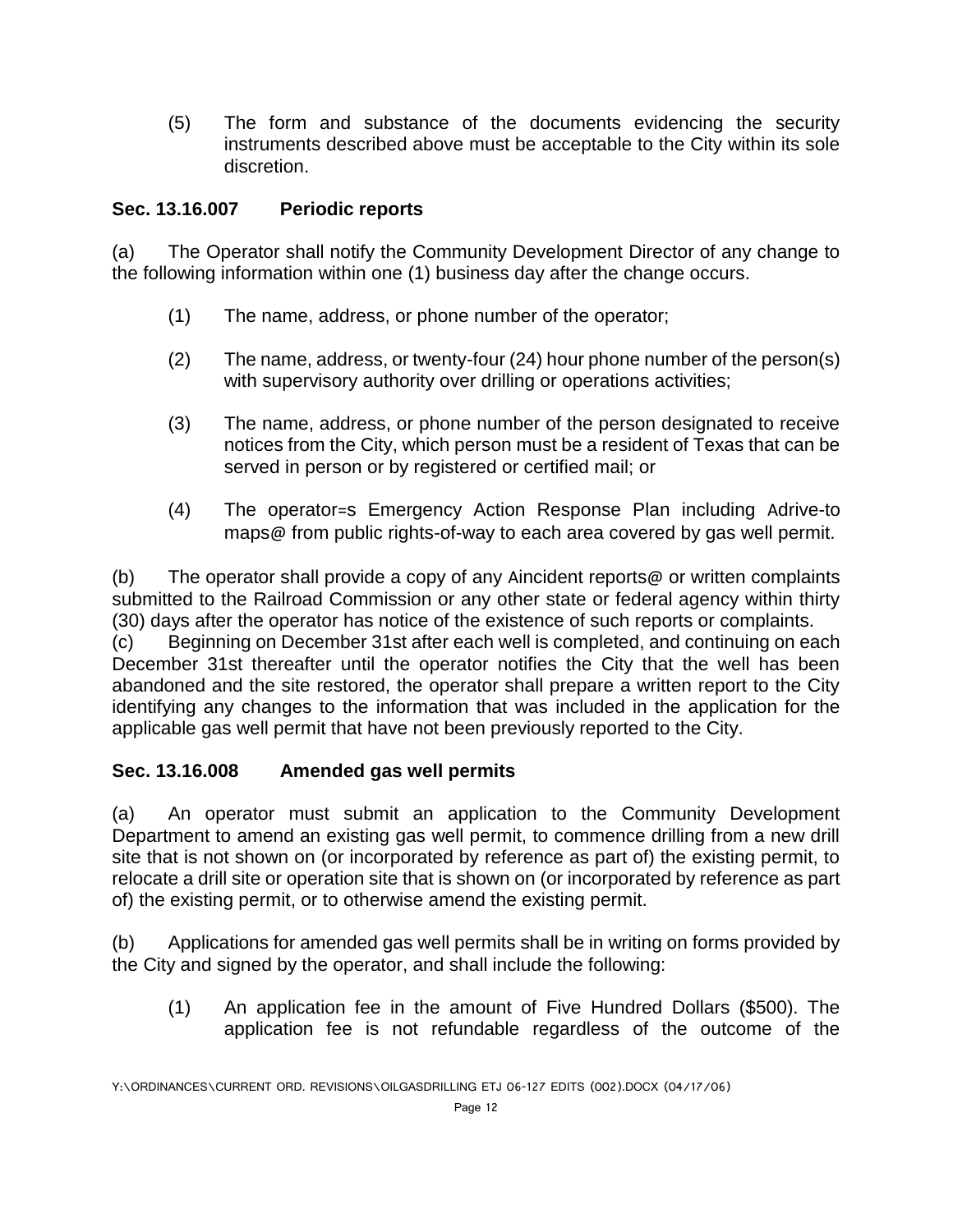application;

- (2) A description of the proposed amendments;
- (3) Any changes to the information submitted with the application for the current gas well permit (if such information has not previously been provided to the City);
- (4) Such additional information as is reasonably required by the Inspector or City staff to demonstrate compliance with the provisions of this Article; and
- (5) Such additional information as is reasonably required by the Inspector or City staff to prevent contamination of the watershed.

(c) If, in the judgment of the City or the Inspector, the activities proposed by the amendment require an inspection, an inspection fee of One Thousand Dollars (\$1,200) shall be charged. The operator must pay the fee before the amended gas well permit will be issued.

(d) Incomplete applications shall be returned to the applicant. The City shall return any application as incomplete if there is a dispute pending before the Railroad Commission regarding the determination of the operator.

(e) If the activities proposed by the amendment are materially different and, in the judgment of the City or the Inspector, might create a risk of imminent destruction of property or injury to persons that was not associated with the activities covered by the existing permit or that was not otherwise taken into consideration by the current permit, the amendment must be processed as a new gas well permit application under the provisions of Sections 13.16.003-004.

(f) A decision to deny an amendment to a gas well permit shall be provided to the operator in writing, including an explanation of the basis for the decision. The operator may appeal any such denial to the City Council.

(g) No amended gas well permit shall be issued if the proposed activities are not in conformance with the provisions of this Article.

# **Sec. 13.16.009 Transfer of gas well permits**

(a) A gas well permit may be transferred upon written request by the operator with the consent of the City:

(1) If the transferee agrees to be bound by the terms and conditions of the current gas well permit;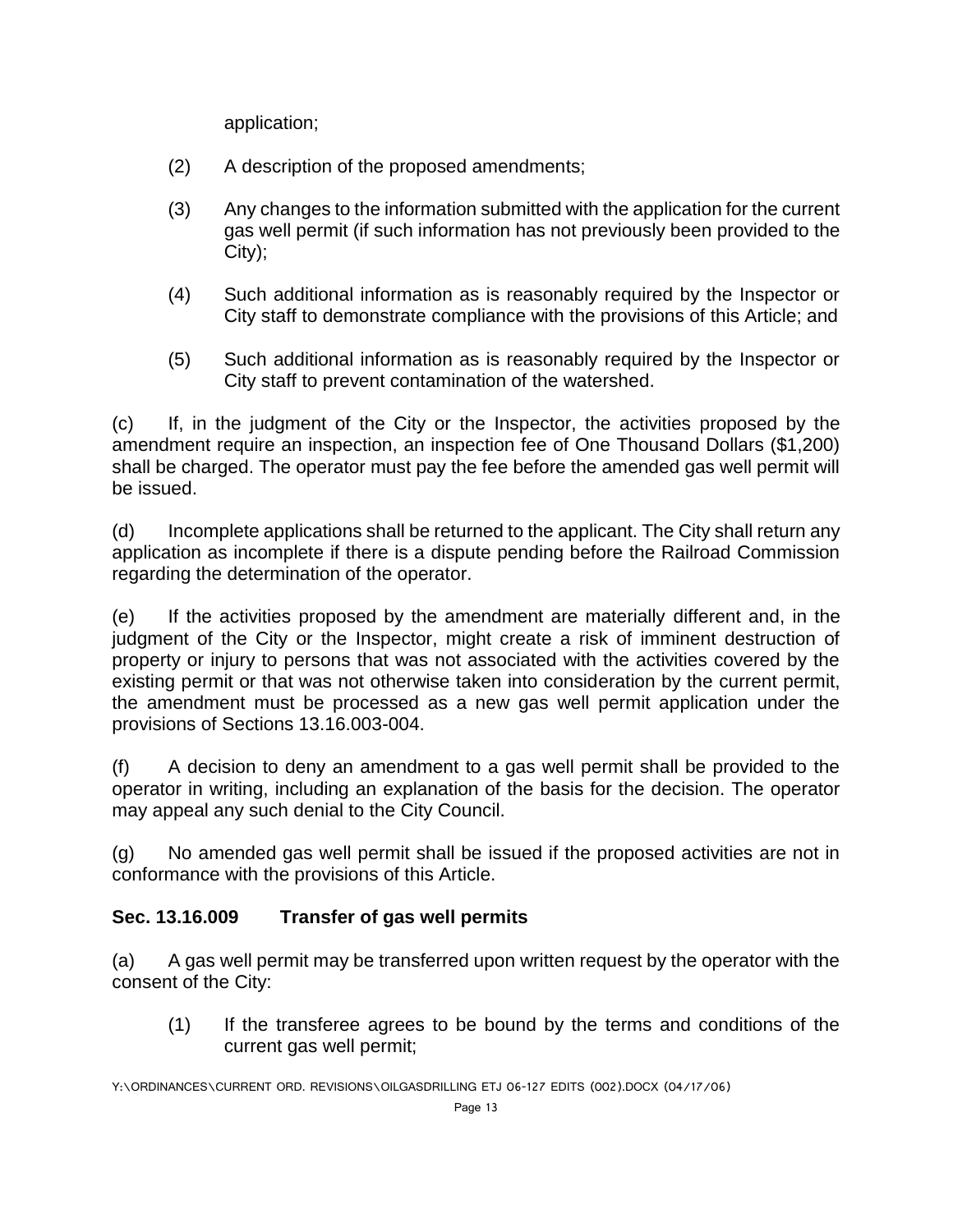- (2) If all information previously provided to the City as part of the current gas well permit application is updated to reflect any changes; and
- (3) If the transferee provides the insurance and security required by this Article.

(b) The insurance and security provided by the transferor shall be released if a copy of the written transfer is provided to the City. The transfer shall not relieve the transferor from any liability to the City arising out of any activities conducted prior to the transfer.

# **Sec. 13.16.010 On-site operation requirements**

(a) No Drill Site or Operation Site shall be located within two hundred (200) feet of a railroad right-of-way.

(b) Erosion control shall comply with the storm water pollution prevention plan approved by the City Engineering Department.

(c) A drill site or operation site may only be allowed in a floodplain with the approval of the City Engineer or, where applicable, the U.S. Army Corps of Engineers, in order to prevent contamination of the watershed.

(d) There shall be a locked entrance gate to the drill site and operation site.

(e) Permanent weatherproof signs reading "DANGER NO SMOKING ALLOWED" in a minimum of four inch (4") lettering shall be posted at the entrance of each drill site and operation site. The sign shall also include the phone number for emergency services (9-1-1), the name and phone number for the operator, and the well designation required by the Railroad Commission in two inch (2") lettering. The information on the sign shall be in English and Spanish. The sign shall be reflective.

(f) All facilities used for parking, loading, unloading, driveways and all other vehicular access shall be constructed of concrete, asphalt or an alternative equivalent strength surface which complies with all Fire Code standards, provided that the drive approach from the street be constructed of concrete. The surface for such facilities and drive approach must always be maintained in good condition and repair.

(g) A temporary six-foot chain link or approved alternative fence with a minimum height of six (6) feet shall be required around a drill site, and any gate to the site shall be locked when no operations personnel are present.

(h) The equipment or facilities on an operation site must be enclosed, individually or collectively, by eight (8) foot high screening. Any gates in the screening enclosure shall remain locked at all times when no operations personnel are present. The operator must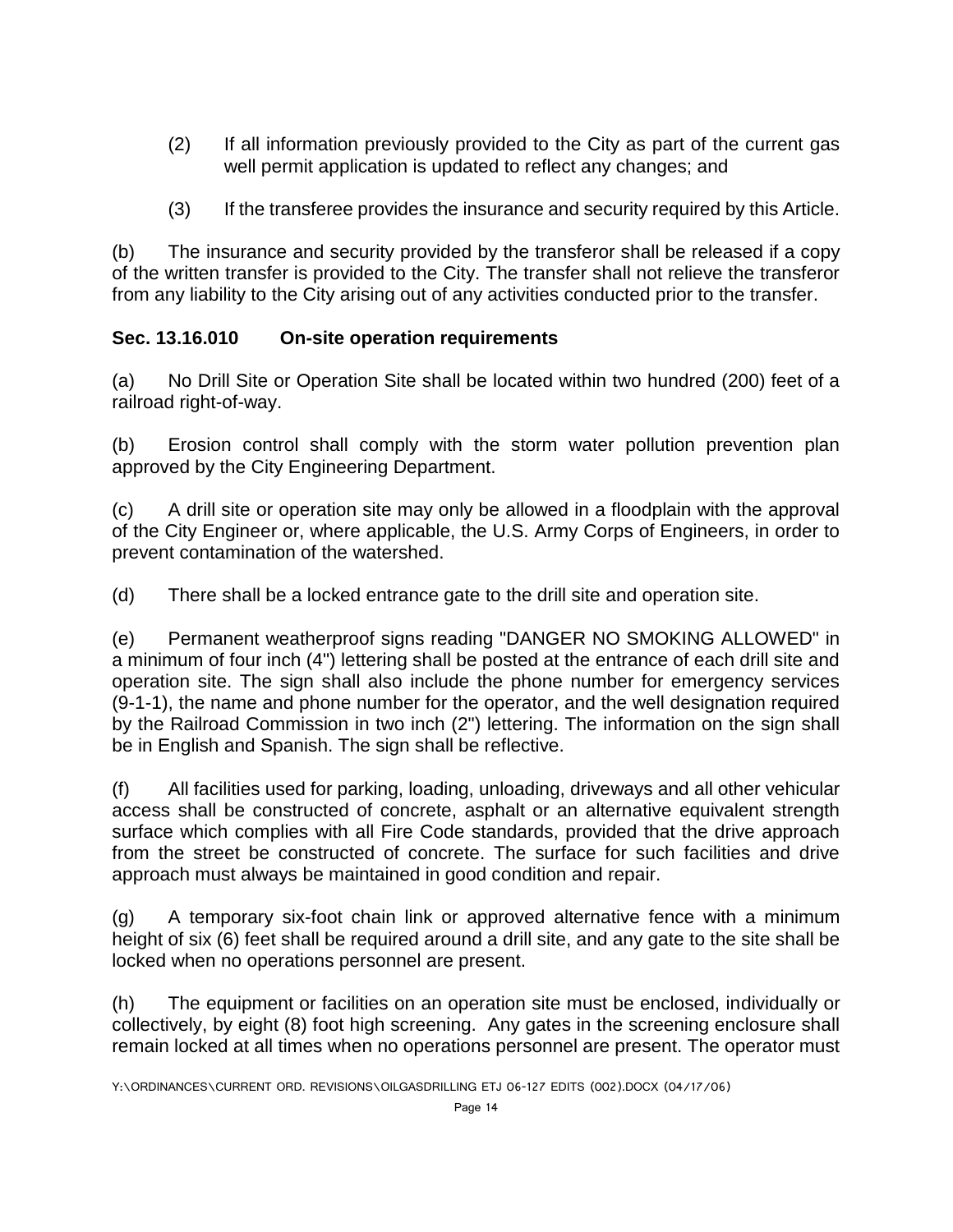provide the City Fire Marshal with a knox box with a key to access the operation site in case of an emergency. The screening shall be designed to prevent unauthorized entry.

(i) No refining process, or any process for the extraction of products from gas, shall be carried on at a drill site or operation site, except that a dehydrator and separator may be maintained for the separation of liquids from gas. Any such dehydrator or separator may serve more than one well. All production equipment on an operation site shall be maintained at all times.

(j) No person shall place, deposit, or discharge or cause or permit to be placed, deposited, or discharged any oil, naphtha, petroleum, asphalt, tar, hydrocarbon substance, refuse, wastewater, brine or hazardous substance from any gas operation or the contents of any container used in connection with any gas operation in, into, or upon any public right-of-way, storm drain, ditch or sewer, sanitary drain or sewer, any body of water, or any private property.

(k) Electric lines to the drill site or operation site shall be located underground.

(l) All fire suppression and prevention equipment required by any applicable federal, state, or local law shall be provided by the operator, at the operator's cost, and the maintenance and upkeep of such equipment shall be the responsibility of the operator.

# **Sec. 13.16.011 Operations and equipment practices and standards**

(a) The Operator shall at all times comply with the rules and regulations of the Railroad Commission including but not limited to all applicable Field Rules.

(b) An operator is allowed to construct, use, and operate such storage equipment and separation equipment as shown on the applicable gas well permit. The use of centralized tank batteries is permitted only as shown on the applicable gas well permit.

(c) In parallel to a gas gathering pipeline, a flow back line may be installed to handle water and gas flow back following well fracture treatment.

(d) Vehicles, equipment, and machinery shall not be placed or located on a drill site or operation site or on any public street, alley, driveway, or other public right-of-way in such a way as to constitute a fire hazard or to unreasonably obstruct or interfere with fighting or controlling fires.

(e) Within 60 days of the completion of the well or within 60 days of re-working a well, the area around the well shall be cleaned up and cleared of all material and equipment, holes or excavations filled, and the land graded and returned to its original condition.

# **Sec. 13.16.012 Flow lines and gathering lines**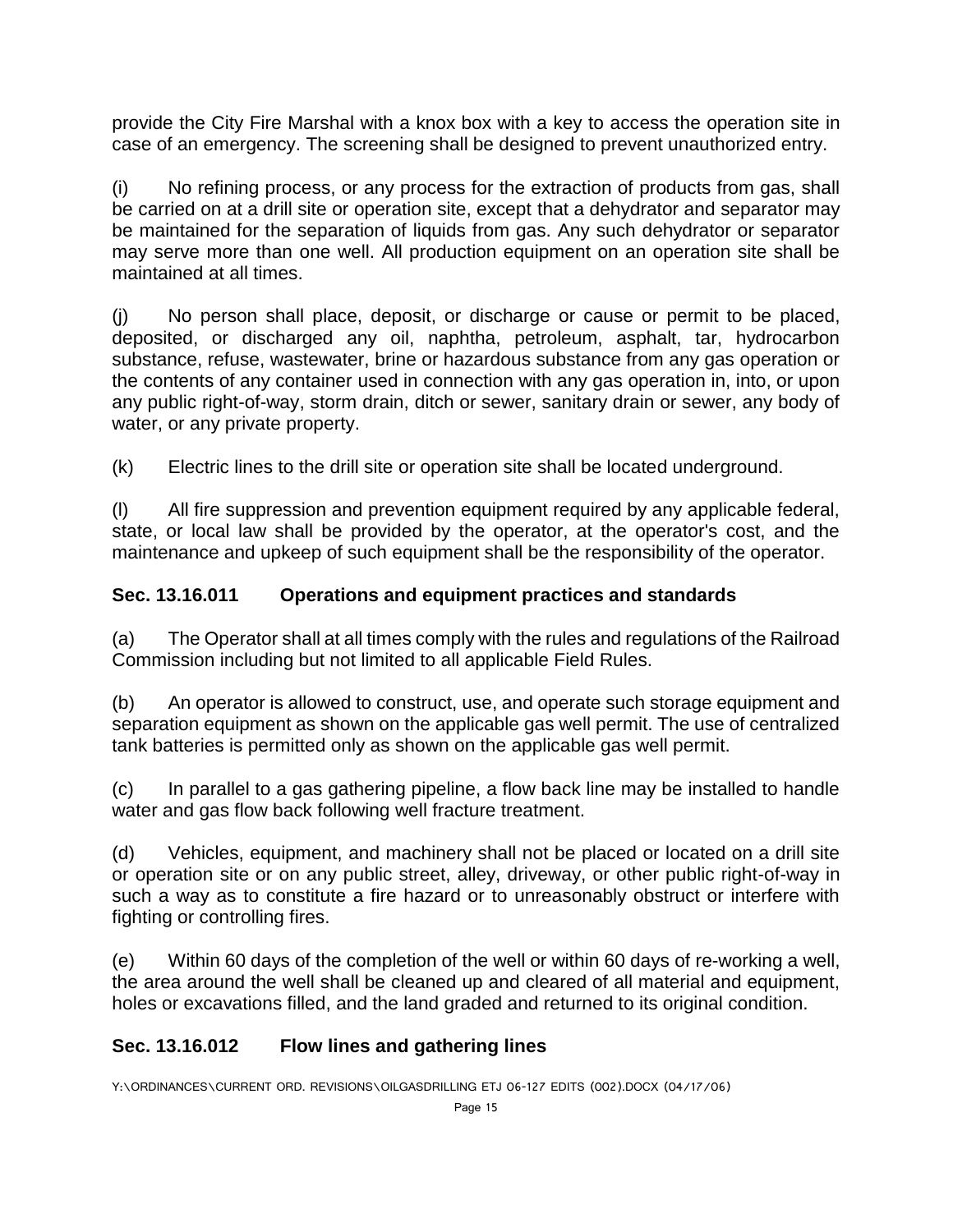(a) An operator shall place an identifying sign, in English and Spanish, at each point where the operator has constructed or caused to be constructed a flow line or gathering line across a public street or road.

(b) An operator shall place a warning sign, in English and Spanish, for lines carrying Hydrogen Sulfide (H2S) gas as required by the Railroad Commission.

(c) All flow lines and gathering lines associated with operations under a gas well permit within the Extraterritorial Jurisdiction of the City that are used to transport oil, gas, and/or water shall be limited to the maximum allowable operating pressure applicable to the pipes installed and shall be installed with at least the minimum cover or backfill specified by the American National Safety Institute Code, as amended.

(d) Easements must be acquired for all flow lines, gathering lines and flow back lines. The location of easements shall be shown in a Pipeline Easement Map.

(e) Structures shall not be built over flow lines or gathering pipelines.

(f) All pipelines shall be located underground. The location of all pipelines must be marked with warning signs in accordance with industry standards. Within the City=s Extraterritorial Jurisdiction, the distance between such signs shall not exceed five hundred (500) feet. In addition, during backfill of pipeline excavations, "Buried Pipeline" warning tape shall be buried one (1) foot above the pipeline to warn future excavators of the presence of buried pipeline.

# **Sec. 13.16.013 Additional safety and environmental requirements**

(a) The drilling and production of gas and accessing the drill site or operation site shall be in compliance with all State and Federal environmental regulations and shall not occur within environmentally sensitive areas.

(b) Gas wells may have a target location or bottom-hole location that is under an Environmentally Sensitive Area when the gas well is drilled directionally from a location outside the environmentally sensitive area.

(c) Each producing well shall be equipped with an automated valve that closes the well in the event of an abnormal change in operating pressure. All wellheads shall contain an emergency shut off valve to the well distribution line.

(d) Each storage tank shall be equipped with a level control device that will automatically activate a valve to close the well or automatically call the operator=s response personnel to manually close the well in the event of excess liquid accumulation in the tank.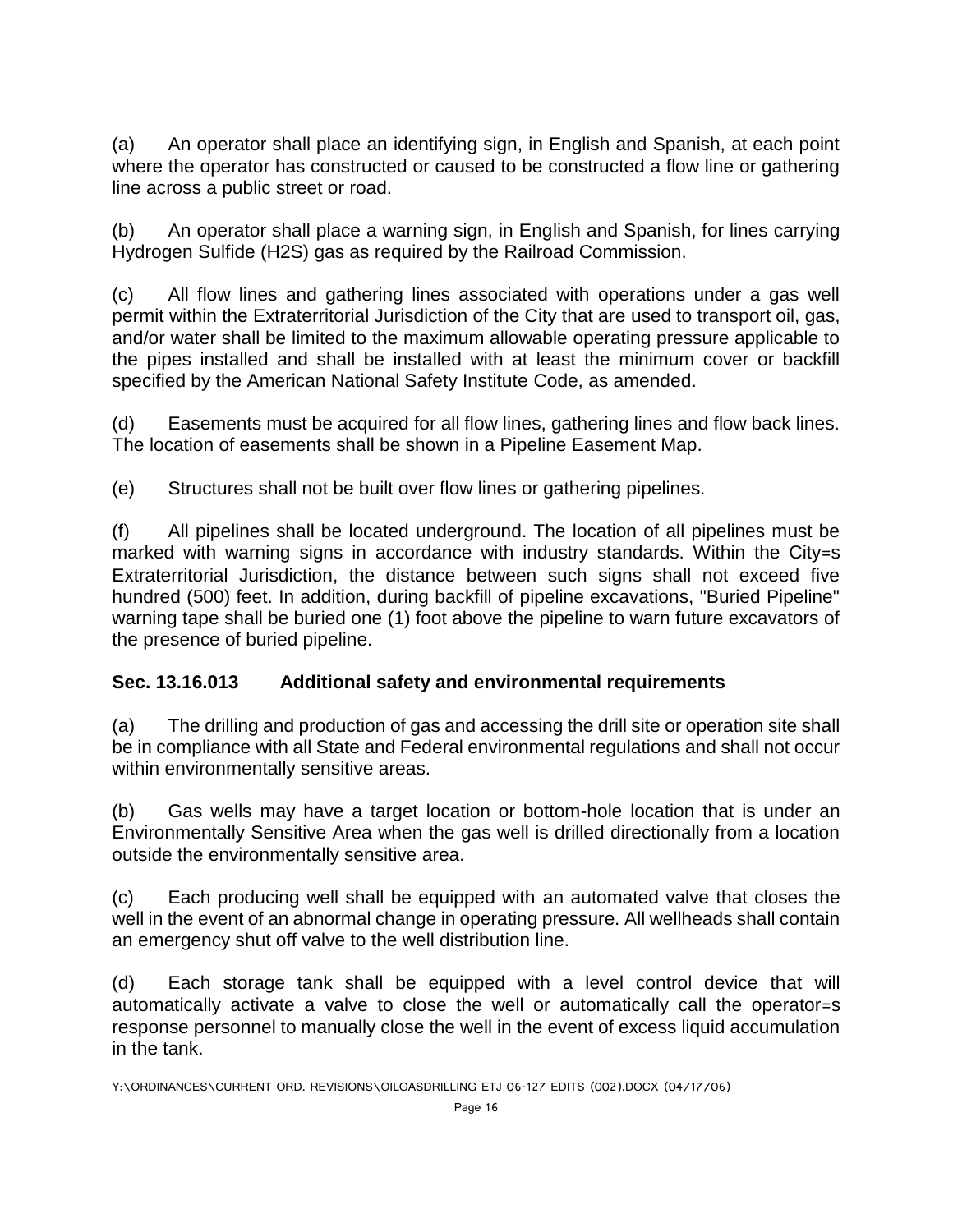(e) Storage tank facilities shall be equipped with a secondary containment system including lining with an impervious material. The secondary containment system shall be of a sufficient height to contain one and one-half (12) times the contents of the largest tank, and the impervious liner shall be covered with at least one (1) foot of sand. Drip pots shall be provided at pump out connections to contain the liquids from the storage tank.

(f) Tank battery facilities shall be equipped with a remote foam line utilizing a two and one-half (2.5) inch National Standard Hose Thread female inlet connection in locations approved by the Fire Department. A lightning arrestor system shall be installed according to the most current edition of the National Electrical Code.

(g) An approved Hazardous Materials Management Plan shall be on file with the Fire Department. The costs of cleanup operations due to hazards associated with a Well site shall be the responsibility of the operator.

(h) No salt-water disposal wells shall be located within the City=s Extraterritorial Jurisdiction.

- (i) All pits must have an impervious lining.
- (j) The following inspections shall be required:
	- (1) Surface Casing: An operator must set and cement sufficient surface casing to protect all usable-quality water strata, as defined by state law. The operator shall notify the Inspector in writing at least seventy-two (72) hours prior to setting and cementing surface casing. In addition, the following shall be required:
		- (A) Centralizers must be used at an interval of one (1) centralizer per one hundred (100) feet, or ten (10) centralizers per one thousand (1,000) feet.
		- (B) New surface casing is required.
		- (C) Proper floating equipment shall be used.
		- (D) Class  $AH@$  or Class  $AC@$  cement with accelerators shall be used.
		- (E) The operator shall circulate cement to surface; if not, the operator shall cement with one (1) inch tubing and top off.
		- (F) The operator shall wait on cement a minimum of eight (8) to twelve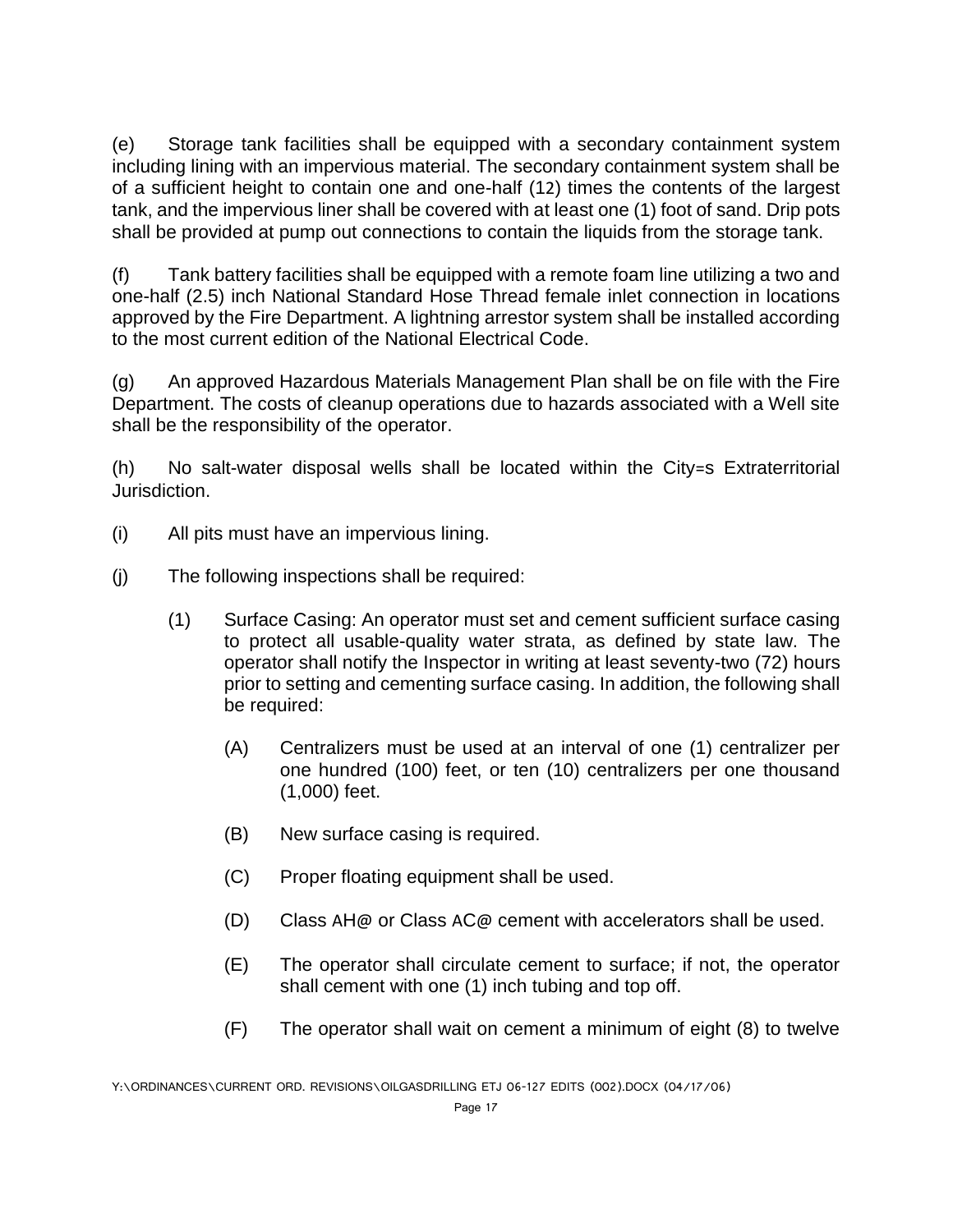- (12) hours prior to commencing further drilling operations.
- (G) The operator shall test the blowout preventer before drilling out of surface casing to one thousand (1,000) psi.
- (2) Completion: The operator shall notify the Inspector in writing at least seventy-two (72) hours prior to starting completion procedures such as fracturing and perforating. The well must be equipped with a blowout preventer before this operation is commenced. If a bridge plug is set over a producing formation prior to additional completion, it must be pressure-tested to a sufficient pressure to ensure that it is not leaking.
- (3) Pipeline: The operator shall notify the Inspector in writing at least seventy-two (72) hours prior to the first sale.
- (4) Final Inspection: After the site has been cleaned up and screened, the operator shall notify the Inspector for a final inspection. Prior to the final inspection, the operator must provide the City with geographic coordinates of the well bore, using the North American Datum 1983 (NAD 83), Texas State Plane - North Central Zone (4202), in United States feet.

(k) The Inspector may conduct periodic inspections of any permitted wells in the City's Extraterritorial Jurisdiction to determine that the wells are operating in accordance with the requirements of this Article and all regulations of the Railroad Commission. If a violation of the applicable gas well permit is found during an annual inspection, a reinspection fee of \$1,200 shall be charged.

(l) If a gas field in the City=s Extraterritorial Jurisdiction is identified as a Hydrogen Sulfide (H2S) gas field, the operator shall immediately cease operation.

# **Sec. 13.16.014 Supplemental drilling**

(a) Supplemental drilling to deepen or directional drill a well that has not been abandoned shall be conducted in accordance with the conditions of the applicable gas well permit.

(b) The operator shall provide the City with a copy of additional Railroad Commission permits that allow drilling to a deeper depth.

# **Sec. 13.16.015 Re-working of well; notice**

Any person who intends to re-work a well using a drilling rig, to fracture stimulate a well after initial completion, or to conduct seismic exploration involving explosive charges shall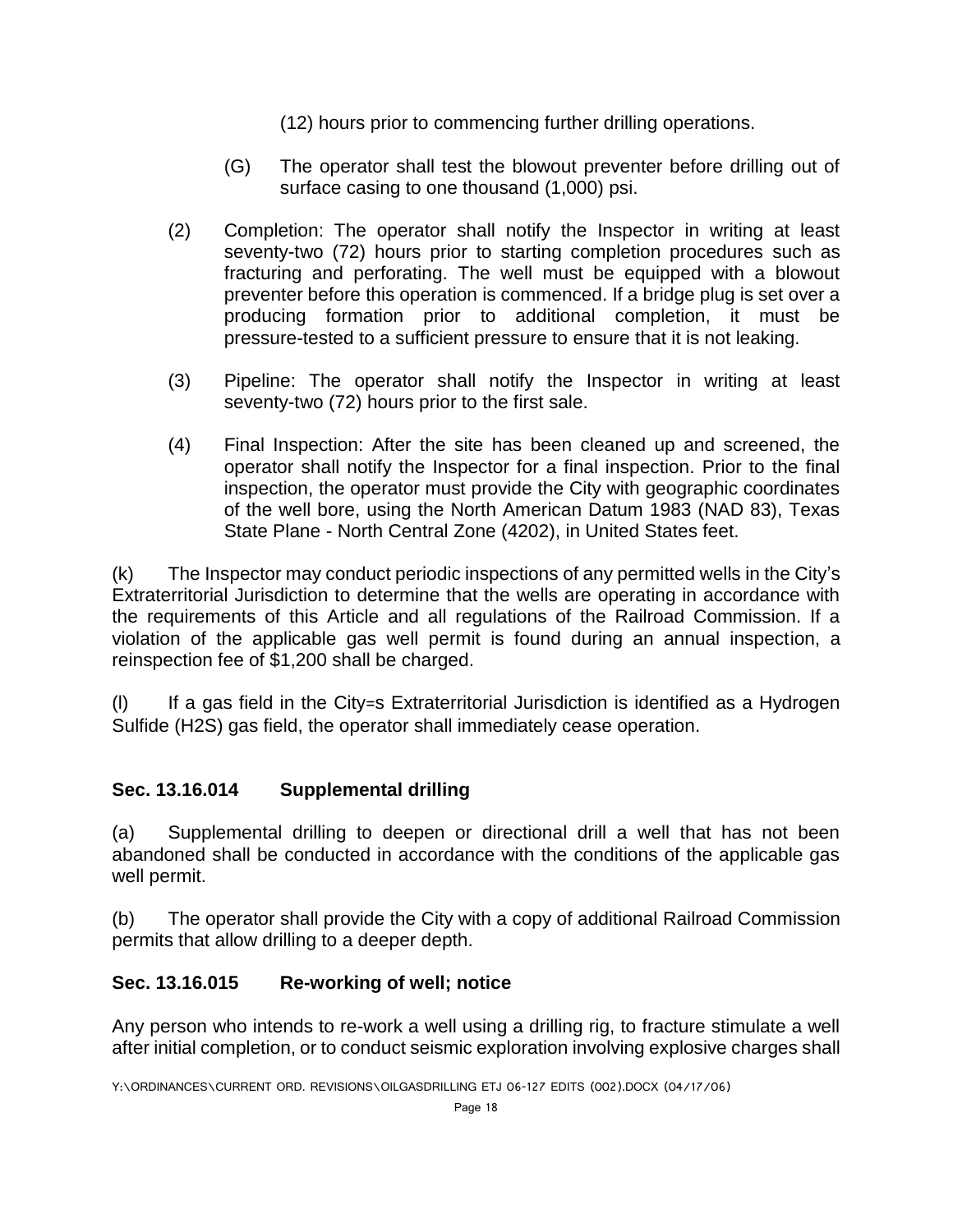give written notice to the City at least twenty (20) days before the activities begin. The notice shall identify where the activities will be conducted and shall describe the activities in reasonable detail, including but not limited to the duration of the activities and the time of day they will be conducted. The notice must also provide the address and twenty-four (24) hour phone number of the person conducting the activities. The person conducting the activities shall post a sign, in English and Spanish, on the property giving the public notice of the activities, including the name, address, and twenty-four (24) hour phone number of the person conducting the activities. No well shall be re-worked without the approval of the Inspector. If the Inspector determines that an inspection is necessary, the operator must pay an inspection fee of \$1,200 prior to the inspection.

# **Sec. 13.16.016 Abandonment of wells and pipelines**

(a) Upon abandonment of a well or well site, within sixty (60) days, the well shall be plugged in accordance with Railroad Commission standards, the site shall be cleaned and cleared of all material and equipment, holes or excavations filled, and the land graded and returned to its original condition including replanting of vegetation to match the surrounding area. All well casings shall be cut and removed to a depth of at least ten (10) feet below the surface.

(b) No structures shall be built within ten (10) feet of an abandoned well.

(c) Upon abandonment of a pipeline, within sixty (60) days of abandonment, a pipeline must be purged and plugged in accordance with the rules and regulations of the State of Texas in effect at that time.

(d) The operator shall contact the City and request an inspection of a restored site. The insurance coverage required herein shall be maintained until the site is accepted by the City.

# **Sec. 13.16.017 Remedies of the City**

(a) If an operator or his officers, employees, agents, contractors, subcontractors or representatives fails to comply with any requirement of a gas well permit (including any requirement incorporated by reference as part of the permit), or any applicable provisions of this Article, the City shall endeavor to give written notice to the operator specifying the nature of the alleged failure and giving the operator a specified time to cure, taking into consideration the nature and extent of the alleged failure, the extent of the efforts required to cure, and the potential impact on the health, safety, and welfare of the community. If circumstances warrant proceeding without notice, no notice shall be required. In any case, failure to give such notice shall not prohibit the City from pursuing any available remedy.

(b) If the operator does not cure the alleged failure or environmental hazard within the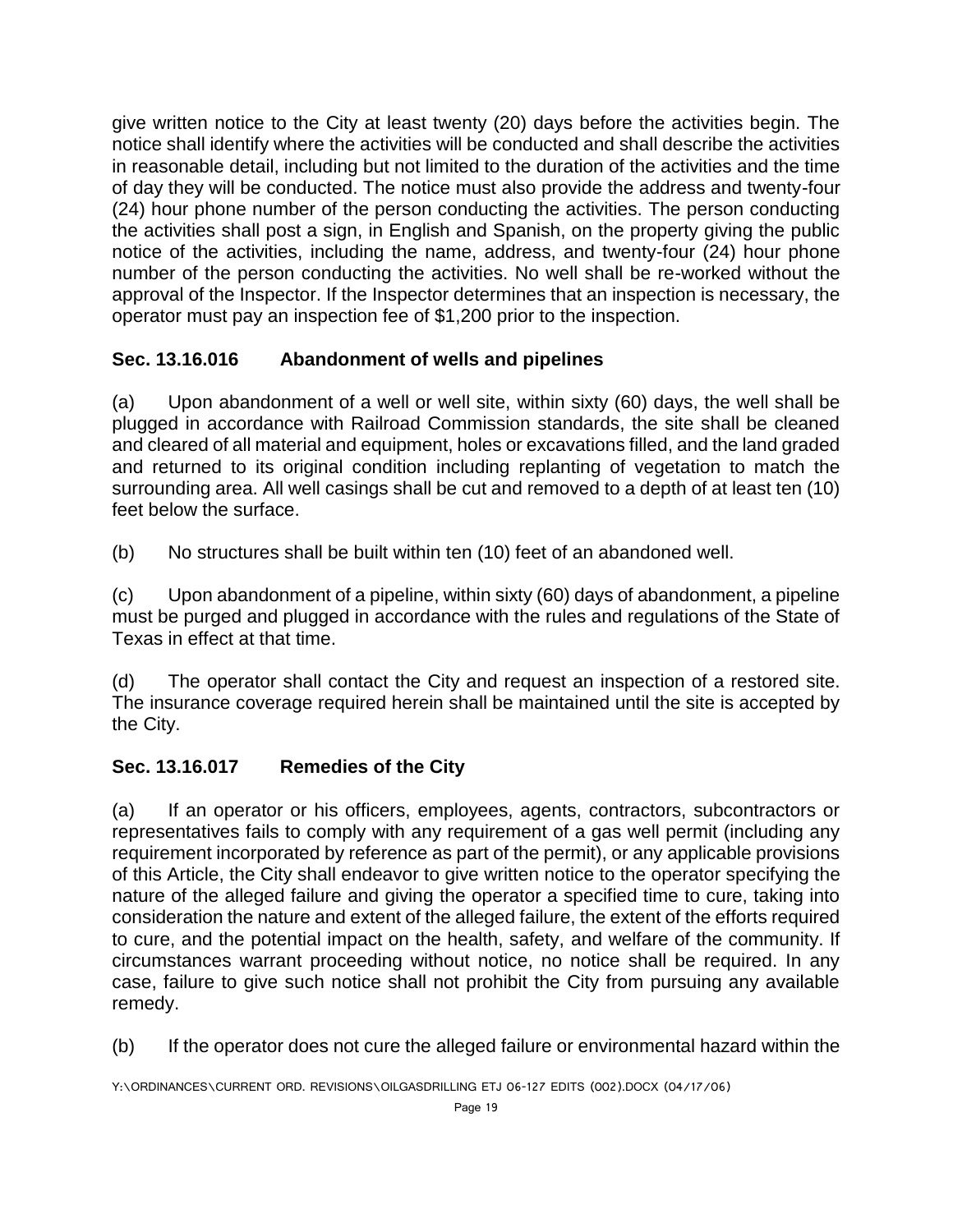time specified by the City, the City may notify the Railroad Commission and request that the Railroad Commission take appropriate action. In addition, the City may pursue all other remedies allowed by law, including but not limited to the following:

- (1) The City Manager may suspend the gas well permit until the alleged failure is cured; and
- (2) The City Manager may revoke the gas well permit if the operator fails to initiate and diligently pursue a cure; and
- (3) The City Manager may seek recourse against the security delivered pursuant to this Article.

(c) The operator may appeal a decision to suspend or revoke the gas well permit to the City Council.

### **Sec. 13.16.018 Enforcement, right of entry**

City staff and the Inspector are authorized and directed to enforce this Article and the provisions of any gas well permit. Whenever necessary to enforce any provision of this Article or a gas well permit, or whenever there is reasonable cause to believe there has been a violation of this Article or a gas well permit, City staff and/or the Inspector may enter upon any property covered by this Article or a gas well permit at any reasonable time to inspect or perform any duty or requirement imposed by this Article. If entry is refused, the City shall have recourse to every remedy provided by law and equity to gain entry.

#### **SECTION 2. CUMULATIVE**

This ordinance shall be cumulative of all provisions of ordinances and of the Code

of Ordinances of the City of Granbury, Texas (2005), as amended, except where the

provisions of this ordinance are in direct conflict with the provisions of such ordinances

and such Code, in which event the conflicting provisions of such ordinances and such

Code are hereby repealed.

#### **SECTION 3. SEVERABLE**

It is hereby declared to be the intention of the City Council that the phrases,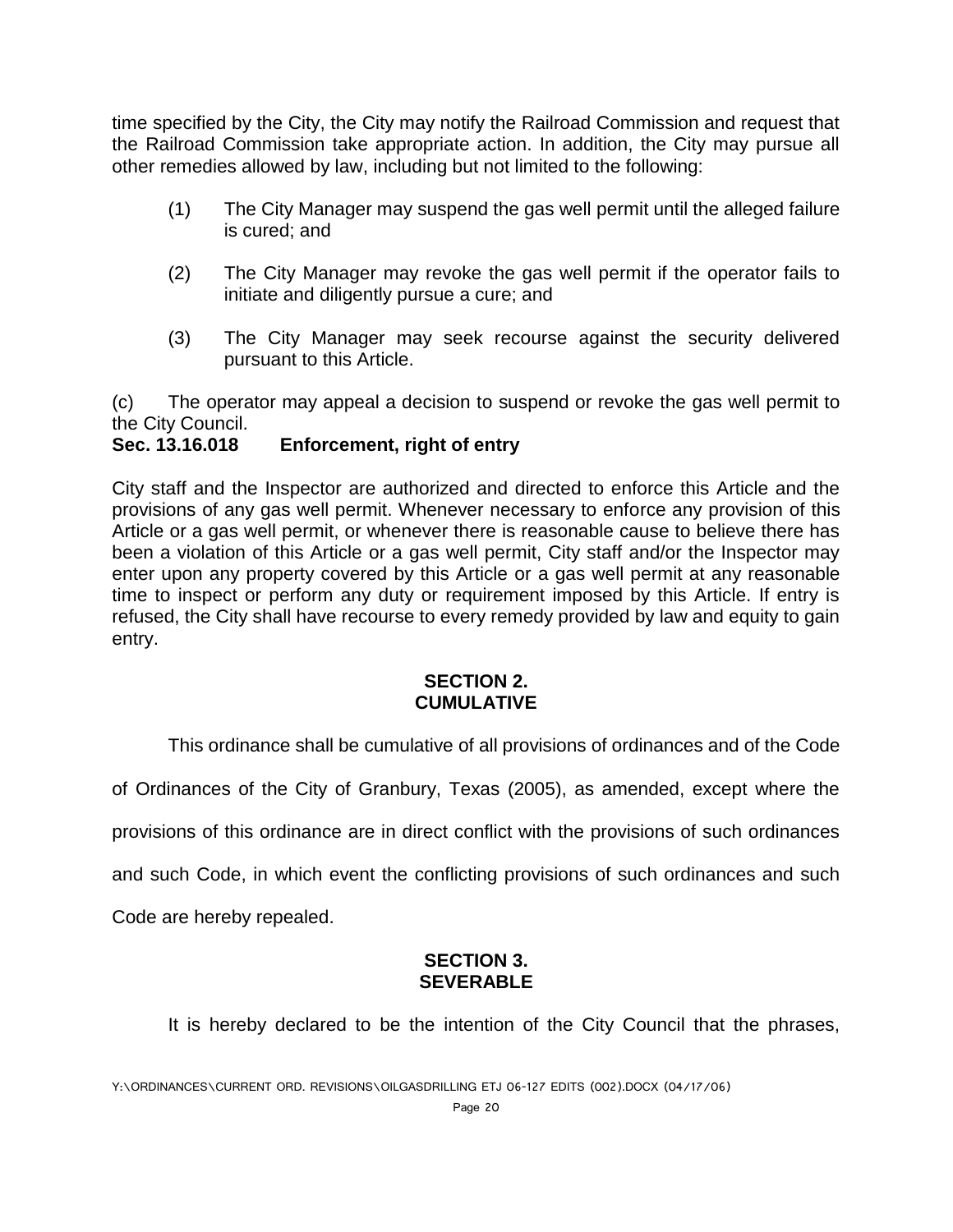clauses, sentences, paragraphs, and sections of this ordinance are severable, and if any phrase, clause, sentence, paragraph or section of this ordinance shall be declared unconstitutional by the valid judgment or decree of any court of competent jurisdiction, such unconstitutionality shall not affect any of the remaining phrases, clauses, sentences, paragraphs and sections of this ordinance, since the same would have been enacted by the City Council without the incorporation in this ordinance of any such unconstitutional phrase, clause, sentence, paragraph or section.

#### **SECTION 4. SAVINGS**

All rights and remedies of the City of Granbury are expressly saved as to any and all violations of the provisions of any other ordinances affecting gas exploration, drilling or production that have accrued at the time of the effective date of this ordinance; and, as to such accrued violations and all pending litigation, both civil and criminal, whether pending in court or not, under such ordinances, same shall not be affected by this ordinance but may be prosecuted until final disposition by the courts.

#### **SECTION 5. PENALTY**

Any person, firm or corporation who violates, disobeys, omits, neglects or refuses to comply with or who resists the enforcement of any of the provisions of this ordinance shall be fined not more than Two Thousand Dollars (\$2,000.00) for each offense. Each day that a violation is permitted to exist shall constitute a separate offense.

#### **SECTION 6. PUBLICATION IN THE OFFICIAL NEWSPAPER**